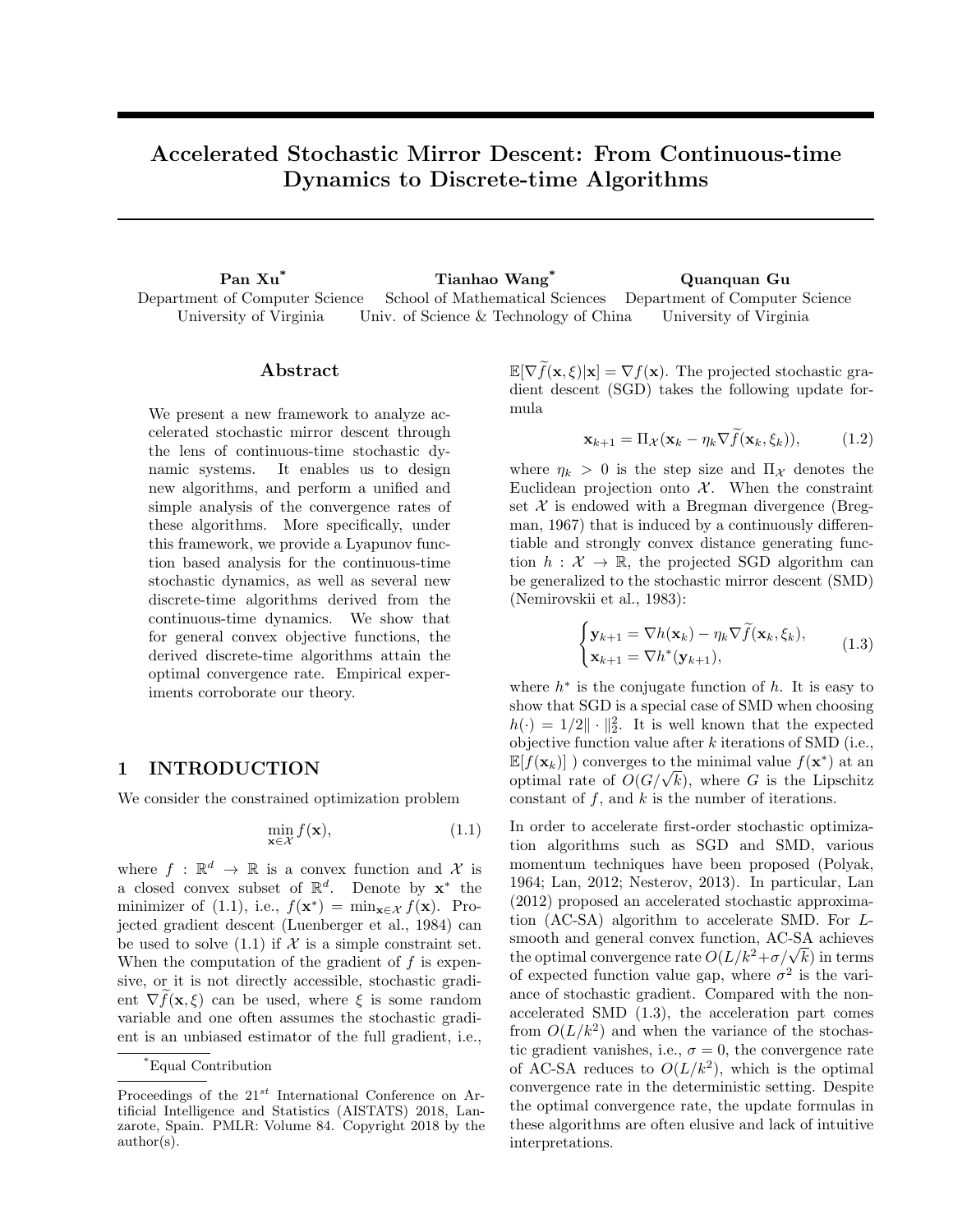On the other hand, recent years have witnessed the emergence of a line of research which attempts to interpret the stochastic mirror descent from the perspective of continuous-time dynamics. To the best of our knowledge, Raginsky and Bouvrie (2012) is the first work that interprets stochastic mirror descent as the discretization of the following Itô stochastic differential equation (SDE) (Øksendal, 2003)

$$
\begin{cases} d\mathbf{Y}_t = -\nabla f(\mathbf{X}_t)dt + \sigma \mathrm{d}\mathbf{B}_t, \\ \mathbf{X}_t = \nabla h^*(\mathbf{Y}_t), \end{cases} \tag{1.4}
$$

where  $-\nabla f(\mathbf{X}_t)dt$  is called the drift term, and  $\sigma$  is called the diffusion term, which corresponds to the variance of the stochastic gradient. Later Mertikopoulos and Staudigl (2016) extended the above first-order SDE in (1.4) by replacing the constant diffusion term σ with a general matrix  $\sigma(\mathbf{X}_t, t)$  and proved almostsure convergence of the function value  $f(\mathbf{X}_t)$  along the solution trajectories of SDE to the minimal function value  $f(\mathbf{x}^*)$ . Very recently, Krichene and Bartlett (2017) proposed the following second-order SDE to interpret accelerated stochastic mirror descent

$$
\begin{cases} d\mathbf{Y}_t = -\eta_t \big(\nabla f(\mathbf{X}_t) dt + \sigma(\mathbf{X}_t, t) dB_t\big), \\ d\mathbf{X}_t = a_t \big(\nabla h^*(\mathbf{Y}_t/s_t) - \mathbf{X}_t\big) dt, \end{cases}
$$
(1.5)

where  $\eta_t, a_t$  and  $s_t$  are scaling functions of t. They proved  $O(1/t^{1/2-q})$  convergence rate of expected function value along the solution trajectories of the SDE to the minimal function value, under the assumption that  $\|\sigma(\mathbf{x}, t)\| \leq t^q \ (q < 1/2)$ . However, there is still a gap between the continuous-time dynamics and discretetime algorithms for accelerated stochastic mirror descent. In particular, it remains unclear whether the continuous-time SDE can be used to design and analyze new discrete-time algorithms.

In this paper, we aim to bridge this gap by proposing a new SDE-based interpretation for accelerated stochastic mirror descent, and derive new discretetime algorithms from this SDE. We provide a unified analysis based on Lyapunov function, which connects both continuous-time dynamics and discrete-time algorithms derived thereof. We also use numerical experiments to backup our theory.

Our Contributions: We summarize the key contributions of our work as follows.

• We propose a new stochastic differential equationbased interpretation for accelerated stochastic mirror descent, motivated by Lagrangian mechanics. We take a Lyapunov function approach to prove that the convergence rate of the solution trajectories of the SDE matches the optimal rate of accelerated stochastic mirror descent for general convex function.

• We derive several new accelerated algorithms of SMD via discretizing the proposed SDE using various Euler discretization schemes, and provide an analogous Lyapunov function-based analysis for the new algorithms, which largely resembles the proof in the continuous-time dynamics. We show that these new algorithms also achieve the optimal convergence rate of accelerated SMD for general convex and smooth functions.

It is worth highlighting that under our framework, the discrete-time algorithms are closely connected with the continuous-time dynamics in the sense that they are nearly equivalent when the discretization step is sufficiently small.

The remainder of this paper is organized as follows: in Section 2 we review related work We introduce the preliminaries in Section 3, and present the new continuous-time dynamics for accelerated SMD in Section 4. We show how we can discretize the continuoustime dynamics to invent new discrete-time algorithms in Section 5. We provide numerical experiments in Section 6 to validate our theory and conclude the paper with Section 7.

Notation We use upper case letters  $X_t$  to denote continuous-time curve vector, where  $t \geq 0$  is the time index.  $\dot{X}_t$  with an over-dot denotes the derivative of  $X_t$  with time t. Lower case letters  $x_k$  denote the trajectory of a discrete-time algorithm, where  $k = 0, 1, \ldots$ is the index of iteration number. For all  $\mathbf{x} \in \mathbb{R}^d$ , we fix a general norm  $\|\mathbf{x}\|$  and its dual norm is given by  $\|\mathbf{x}\|_{*} = \sup_{\|\mathbf{y}\| \leq 1} \langle \mathbf{x}, \mathbf{y} \rangle.$ 

## 2 RELATED WORK

There is a vast literature of deterministic optimization methods for convex optimization problems. The most widely used first-order deterministic optimization algorithms include gradient descent (Polyak, 1963), mirror descent (Nemirovskii et al., 1983), Nesterov's accelerated gradient method (Nesterov, 1983, 2005, 2013) and accelerated mirror descent (Nemirovski et al., 2009). While Nesterov's accelerated gradient method attains the optimal convergence rate for first-order black box model, it falls short of an intuitive interpretation. Recently, there is a series of work, which interprets Nesterov's accelerated gradient methods from different perspectives, including ordinary differential equation (ODE) (Su et al., 2014), control theory (Lessard et al., 2016; Hu and Lessard, 2017), linear coupling (Allen-Zhu and Orecchia, 2014), geometric interpretation (Bubeck et al., 2015) and game theory (Lan and Zhou, 2015), to name a few. Along these studies, the ODE-based interpretation (Su et al., 2014) is perhaps the most simple and elegant ap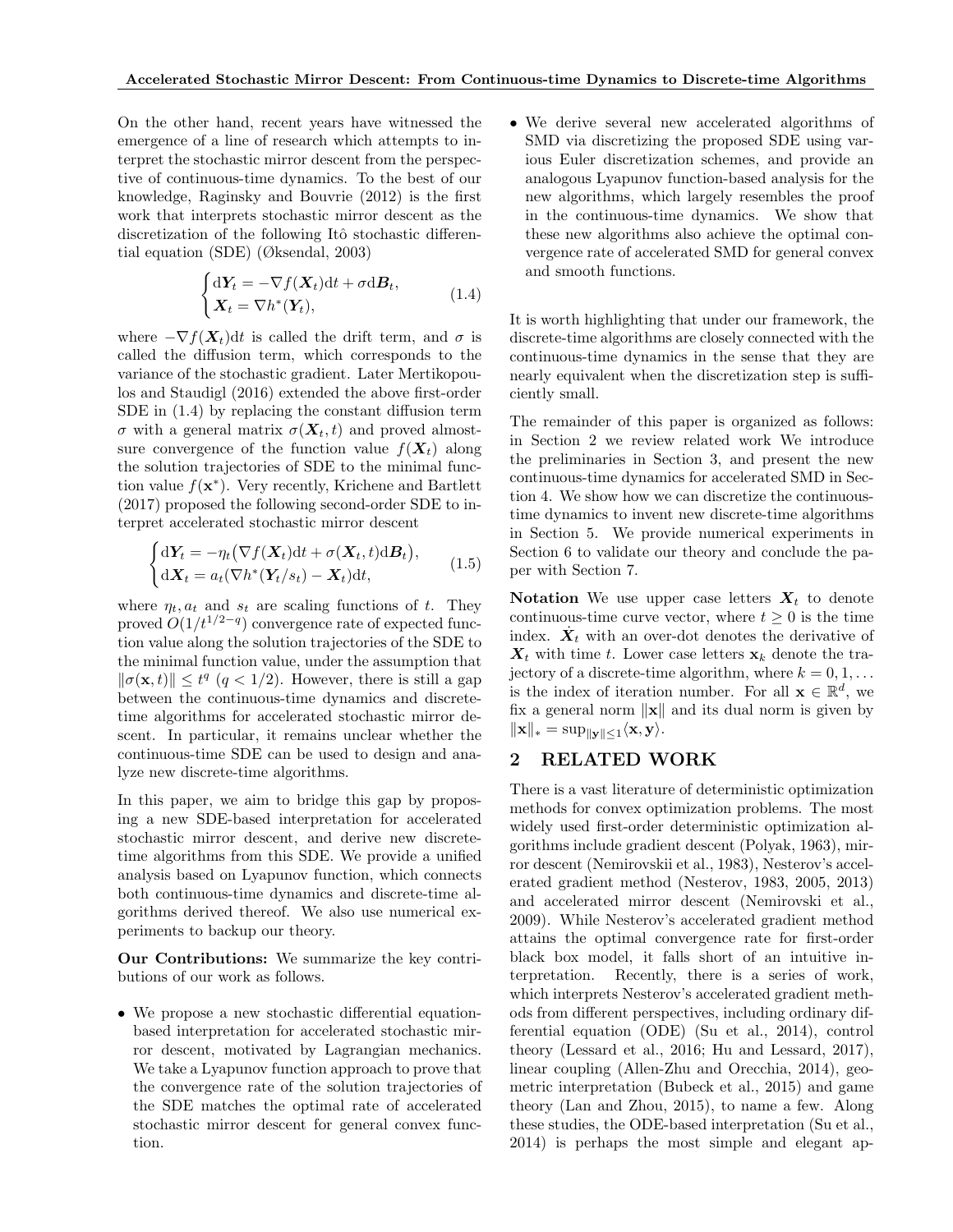proach, which models the continuous-time limit of the accelerated methods using ODE and analyzes the stability of the resulting ODE by constructing a Lyapunov function (Su et al., 2014). Moreover, it has been extended to analyze the accelerated mirror descent (Krichene et al., 2015; Wibisono et al., 2016; Wilson et al., 2016; Diakonikolas and Orecchia, 2017). In particular, Wibisono and Wilson (2015); Wibisono et al. (2016) derived a class of ODE-based continuous dynamics for a family of accelerated optimization methods from a novel Lagrangian functional called Bregman Lagrangian. On the other hand, the ODEbased continuous-time dynamics are also able to provide guidance on designing new algorithms by carefully discretizing the ODEs. For example, Krichene et al. (2015); Wilson et al. (2016) rediscovered several discrete-time algorithms and derived a few new algorithms via different Euler discretization schemes for the ODE. Wilson et al. (2016) also found that not all discretization schemes lead to practical algorithms and/or achieve accelerated rates.

Due to its success in large-scale machine learning, stochastic first-order optimization method has also drawn a lot of research interest. Instead of using the gradient, stochastic first-order optimization methods use the stochastic gradient. Representative stochastic first-order optimization methods include stochastic gradient descent (SGD) (Robbins and Monro, 1951), stochastic mirror descent (SMD) (Nemirovski et al., 2009), and their accelerated variants (Hu et al., 2009; Lan, 2012; Ghadimi and Lan, 2012; Chen et al., 2012). Analogous to the ODE-based interpretation of deterministic optimization, stochastic optimization has an SDE-based interpretation. More specifically, Raginsky and Bouvrie (2012) studied the continuoustime dynamics of stochastic mirror descent using Itô's stochastic differential equations, where they showed that the solutions of the stochastic dynamics do not converge to the global minimizer due to the adverse effects brought by Brownian motion. Mertikopoulos and Staudigl (2016) extended the SDE in Raginsky and Bouvrie (2012) for stochastic mirror descent and proved almost-sure convergence of the solution trajectories for SMD. However, continous-time dynamics for accelerated stochastic mirror descent remain under-studied. To the best of our knowledge, Krichene and Bartlett (2017) is the only existing work that proposes a second-order stochastic dynamics for accelerated stochastic mirror descent and proves convergence rates of the function values along solution trajectories of SDE both in terms of almost-sure convergence and in expectation. Unlike the ODE-based interpretation for deterministic optimization, based on which quite a few discrete-time algorithms are rediscovered or invented, it is unclear whether we can derive new

accelerated SMD algorithms from its SDE-based interpretation. This motivates our work.

## 3 PRELIMINARIES

#### 3.1 Bregman Divergence

Mirror descent is based on Bregman divergence (Bregman, 1967). In detail, if the domain  $\mathcal X$  is endowed with a convex and differentiable function  $h: \mathcal{X} \to \mathbb{R}$ , the Bregman divergence (Bregman, 1967) is defined as

$$
D_h(\mathbf{x}, \mathbf{x}') = h(\mathbf{x}) - h(\mathbf{x}') - \langle \nabla h(\mathbf{x}'), \mathbf{x} - \mathbf{x}' \rangle, \quad (3.1)
$$

for all  $\mathbf{x}, \mathbf{x}' \in \mathcal{X}$ . We always have  $D_h(\mathbf{x}, \mathbf{x}') \geq 0$ due to the convexity of  $h$ . Following the assumptions in Ghadimi and Lan (2012), we assume that  $D_h(\cdot, \cdot)$ grows quadratically, without loss of generality, with parameter 1, i.e.,

$$
D_h(\mathbf{x}, \mathbf{x}') \le \frac{1}{2} \|\mathbf{x} - \mathbf{x}'\|^2, \text{for all } \mathbf{x}, \mathbf{x}' \in \mathcal{X}.
$$
 (3.2)

A plain example of Bregman divergence is the Euclidean distance: let  $h(\mathbf{x}) = 1/2 ||\mathbf{x}||_2^2$ , then  $D(\mathbf{x}, \mathbf{x}') =$  $1/2\|\mathbf{x} - \mathbf{x}'\|_2^2$  for all  $\mathbf{x}, \mathbf{x}' \in \mathcal{X}$ . Another example is the Kullback-Leibler (KL) divergence: let  $h(\mathbf{x}) =$  $\sum_{i=1}^{d} x_i \log x_i$  be the negative entropy, then  $D(\mathbf{x}, \mathbf{x}') =$  $\sum_{i=1}^d x_i \log(x_i/x'_i)$  for all  $\mathbf{x}, \mathbf{x}' \in \mathcal{X}$ , which is the Kullback-Leibler divergence. Here  $\mathcal{X} = {\mathbf{x} \in \mathbb{R}^d_+ :$  $\sum_{i=1}^{d} x_i = 1$  is the unit simplex in  $\mathbb{R}^d$ .

Recall the SMD update (1.3), the iteration is mapped back to the primal space  $\mathcal X$  via the mirror mapping  $\nabla h^*$  after one step of gradient descent in the dual space. The mirror mapping is the gradient of the convex conjugate function  $h^*$ , which is defined as

$$
h^*(\mathbf{y}) = \sup_{\mathbf{x} \in \mathcal{X}} \langle \mathbf{y}, \mathbf{x} \rangle - h(\mathbf{x}), \quad \text{for } \mathbf{y} \in E^*,
$$

where  $E^*$  is the dual space of E and  $\mathcal{X} \subset E$ .

#### 3.2 Assumptions and Propositions

To ease the presentation, we lay down assumptions and some propositions of Bregman divergence that will be used in our analysis.

Assumption 3.1. f is continuously differentiable and the gradient  $\nabla f$  is Lipschitz continuous with parameter  $L_f$ , that is, for any  $\mathbf{x}, \mathbf{y} \in \mathcal{X}$ 

$$
\|\nabla f(\mathbf{x}) - \nabla f(\mathbf{y})\|_{*} \le L_f \|\mathbf{x} - \mathbf{y}\|.
$$
 (3.3)

This is also called  $L_f$ -smoothness of f.

**Assumption 3.2.** h is  $\mu_h$ -strongly convex with some constant  $\mu_h > 0$ , that is, for any  $\mathbf{x}, \mathbf{y} \in \mathcal{X}$ 

$$
h(\mathbf{x}) \ge h(\mathbf{y}) + \langle \nabla h(\mathbf{y}), \mathbf{x} - \mathbf{y} \rangle + \frac{\mu_h}{2} ||\mathbf{x} - \mathbf{y}||^2.
$$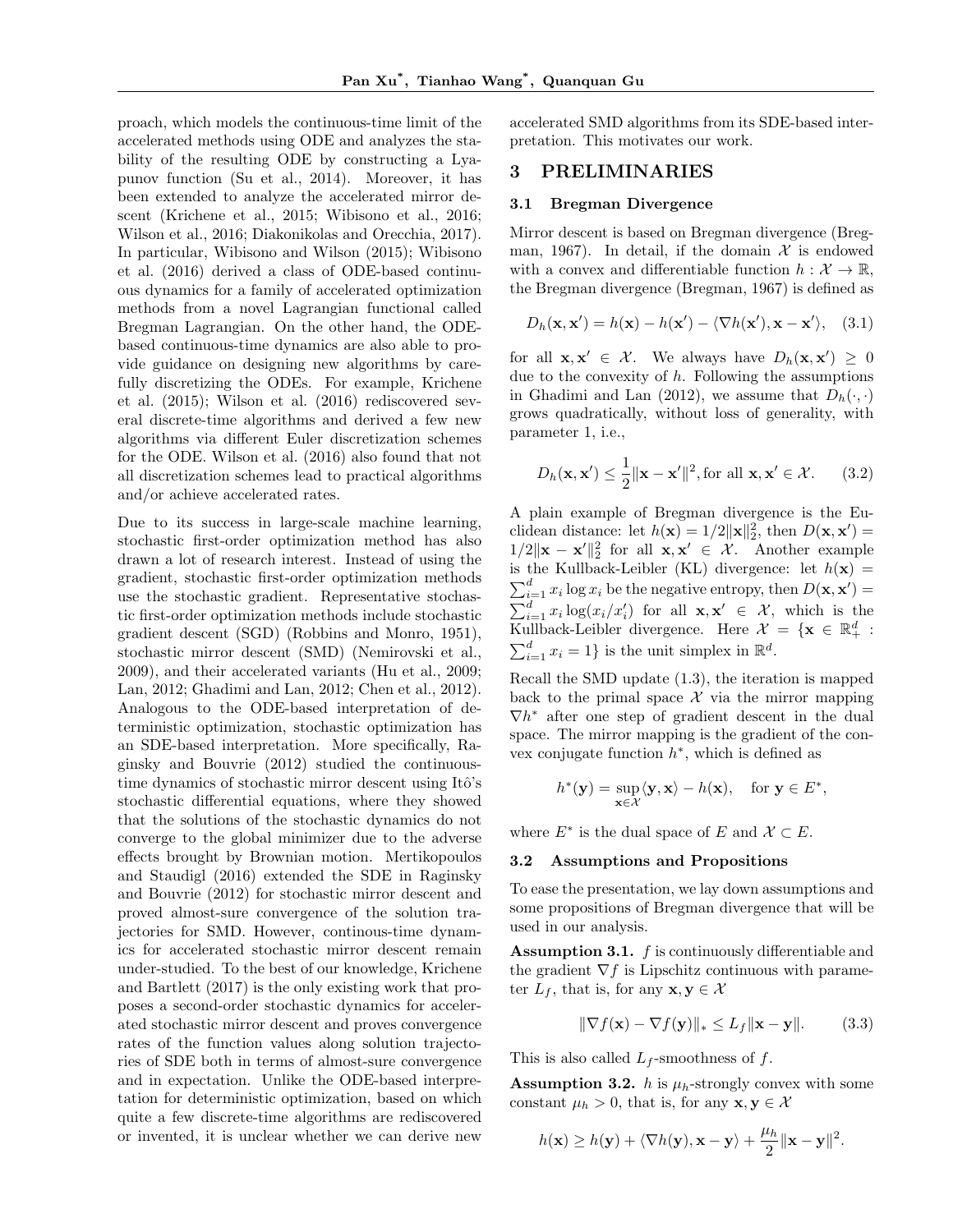Assumption 3.2 is commonly made in the analysis of mirror descent algorithms (Lan, 2012; Ghadimi and Lan, 2012) and its continuous-time dynamics (Wilson et al., 2016; Krichene and Bartlett, 2017)

**Assumption 3.3.**  $\mathcal{X}$  is convex and compact. There is a constant  $M_{h,\mathcal{X}} > 0$  such that

$$
M_{h,\mathcal{X}} = \sup_{\mathbf{x},\mathbf{x}' \in \mathcal{X}} D_h(\mathbf{x},\mathbf{x}').
$$

This is a natural assumption imposed in constrained optimization problems (Lan, 2012).

When the distance generating function  $h$  is strongly convex, the following two standard results on conjugate functions hold.

Proposition 3.4. Suppose Assumption 3.2 holds for h. Then its conjugate function  $h^*$  is  $1/\mu_h$ -smooth and

$$
\nabla h^*(\mathbf{y}) = \underset{\mathbf{x} \in \mathcal{X}}{\operatorname{argmax}} \langle \mathbf{y}, \mathbf{x} \rangle - h(\mathbf{x}), \quad \text{for } \mathbf{y} \in E^*,
$$

Proposition 3.5. Suppose Assumption 3.2 holds for h. For all  $\mathbf{x}, \mathbf{x}' \in \mathcal{X}$ , we have

$$
\nabla h^*(\nabla h(\mathbf{x}))) = \mathbf{x}, \quad D_h(\mathbf{x}, \mathbf{x}') = D_{h^*}(\nabla h(\mathbf{x}'), \nabla h(\mathbf{x})).
$$

We refer interested readers to Banerjee et al. (2005) for detailed discussions of these properties.

# 4 THE PROPOSED CONTINUOUS-TIME DYNAMICS

In this section, we present a continuous-time dynamics for accelerated stochastic mirror descent, and analyze its convergence. We start with deriving the dynamics from Bregman Lagrangian (Wibisono et al., 2016).

#### 4.1 Continuous-time Dynamics for Accelerated Stochastic Mirror Descent

We borrow ideas from Wibisono et al. (2016) by viewing the optimizing process as a physical process. For the mechanical system associated with optimization problem (1.1), we use  $X_t$  and  $\dot{X}_t$  to denote the position and velocity respectively. We define the Bregman Lagrangian (Wibisono and Wilson, 2015) as a weighted sum of kinetic Lyapunov  $D_h(X_t + e^{-\alpha_t}\dot{X}_t, X_t)$  and potential Lyapunov  $f(\boldsymbol{X}_t)$  as follows

$$
\mathcal{L}(\mathbf{X}_t, \dot{\mathbf{X}}_t, t) = e^{\alpha_t + \gamma_t} \big( D_h(\mathbf{X}_t + e^{-\alpha_t} \dot{\mathbf{X}}_t, \mathbf{X}_t) - e^{\beta_t} f(\mathbf{X}_t) \big), \tag{4.1}
$$

where  $\alpha_t, \beta_t, \gamma_t$  are arbitrary scaling functions that are continuously differentiable with respect to  $t$ . Consider an action functional  $J(\boldsymbol{X}) = \int_{\mathbb{T}} \mathcal{L}(\boldsymbol{X}_t, \dot{\boldsymbol{X}}_t, t) dt$  which is defined on curves  $\{X_t\}_{t\in\mathbb{R}_+}$ . By Hamilton's principle (or principle of least action), minimizing the action

functional  $J(X)$  requires that the curve  $X_t$  satisfies the following Euler-Lagrange equation

$$
\frac{\mathrm{d}}{\mathrm{d}t} \left\{ \frac{\partial \mathcal{L}}{\partial \dot{\mathbf{X}}_t} (\mathbf{X}_t, \dot{\mathbf{X}}_t, t) \right\} = \frac{\partial \mathcal{L}}{\partial \mathbf{X}_t} (\mathbf{X}_t, \dot{\mathbf{X}}_t, t). \tag{4.2}
$$

To simplify the notation, we adopt the following ideal scaling conditions suggested by Wibisono et al. (2016), which are required for the stability of ODE (4.2):

$$
\dot{\beta}_t = e^{\alpha_t}, \quad \dot{\gamma}_t = e^{\alpha_t}.
$$
 (4.3)

Submitting the Bregman Lagrangian  $\mathcal L$  in (4.1) into the Euler-Lagrange equation (4.2), we obtain the following condition for  $X_t$  that minimizes  $J(X)$ 

$$
d\nabla h(\mathbf{X}_t + 1/\dot{\beta}_t \dot{\mathbf{X}}_t) = -\dot{\beta}_t e^{\beta_t} \nabla f(\mathbf{X}_t) dt.
$$
 (4.4)

It is worth noting that (4.4) has been used to describe the continuous-time dynamics of many optimization problems in Wibisono et al. (2016). However, in stochastic optimization, one uses the stochastic gradient rather than gradient. To account for this, we add some random noise to the gradient of  $f$ . More specifically, to adapt the dynamics (4.4) to stochastic optimization, we add a Brownian motion term after the gradient  $\nabla f(\mathbf{X}_t)$  to form the following Itô stochastic differential equation (SDE) (Øksendal, 2003)

$$
d\nabla h(\mathbf{X}_t + 1/\dot{\beta}_t \dot{\mathbf{X}}_t) = -\dot{\beta}_t e^{\beta_t} (\nabla f(\mathbf{X}_t) dt + \sqrt{\delta} \sigma(\mathbf{X}_t, t) dB_t), \qquad (4.5)
$$

where  $B_t \in \mathbb{R}^d$  is the standard Brownian motion,  $\sigma(\mathbf{X}_t, t) \in \mathbb{R}^{d \times d}$  and  $\delta > 0$  is a constant. The term  $\sqrt{\delta}\sigma(\textbf{X}_t, t)$  is called the diffusion coefficient that accounts for the variance of the stochastic gradient.

Note that (4.5) is a second-order SDE. We define a variable  $Y_t$  in the dual space  $E^*$  as

$$
\boldsymbol{Y}_t = \nabla h(\boldsymbol{X}_t + 1/\dot{\beta}_t \dot{\boldsymbol{X}}_t). \tag{4.6}
$$

Based on (4.5) and (4.6), and using Proposition 3.5, we obtain the following continuous-time dynamics for accelerated stochastic mirror descent

$$
\int dX_t = \dot{\beta}_t (\nabla h^*(Y_t) - X_t) dt, \qquad (4.7a)
$$

$$
\begin{cases} d\mathbf{Y}_t = -\dot{\beta}_t e^{\beta t} \left( \nabla f(\mathbf{X}_t) dt + \sqrt{\delta} \sigma(\mathbf{X}_t, t) dB_t \right). \end{cases} (4.7b)
$$

The solution trajectories of (4.7) do not converge to the minimizer of f due to the stochastic noise. So we modify it by introducing a shrinkage parameter  $s_t > 0$ to decrease the adverse effect of the stochastic noise.

$$
\int dX_t = \dot{\beta}_t (\nabla h^*(Y_t) - X_t) dt, \qquad (4.8a)
$$

$$
\left\{ d\mathbf{Y}_t = -\frac{\dot{\beta}_t e^{\beta_t}}{s_t} \left( \nabla f(\mathbf{X}_t) dt + \sqrt{\delta} \sigma(\mathbf{X}_t, t) dB_t \right), \quad (4.8b)
$$

where  $B_t \in \mathbb{R}^d$  is the standard Brownian motion,  $\beta_t$ ,  $s_t > 0$  are scaling functions of time t and  $\delta > 0$  is a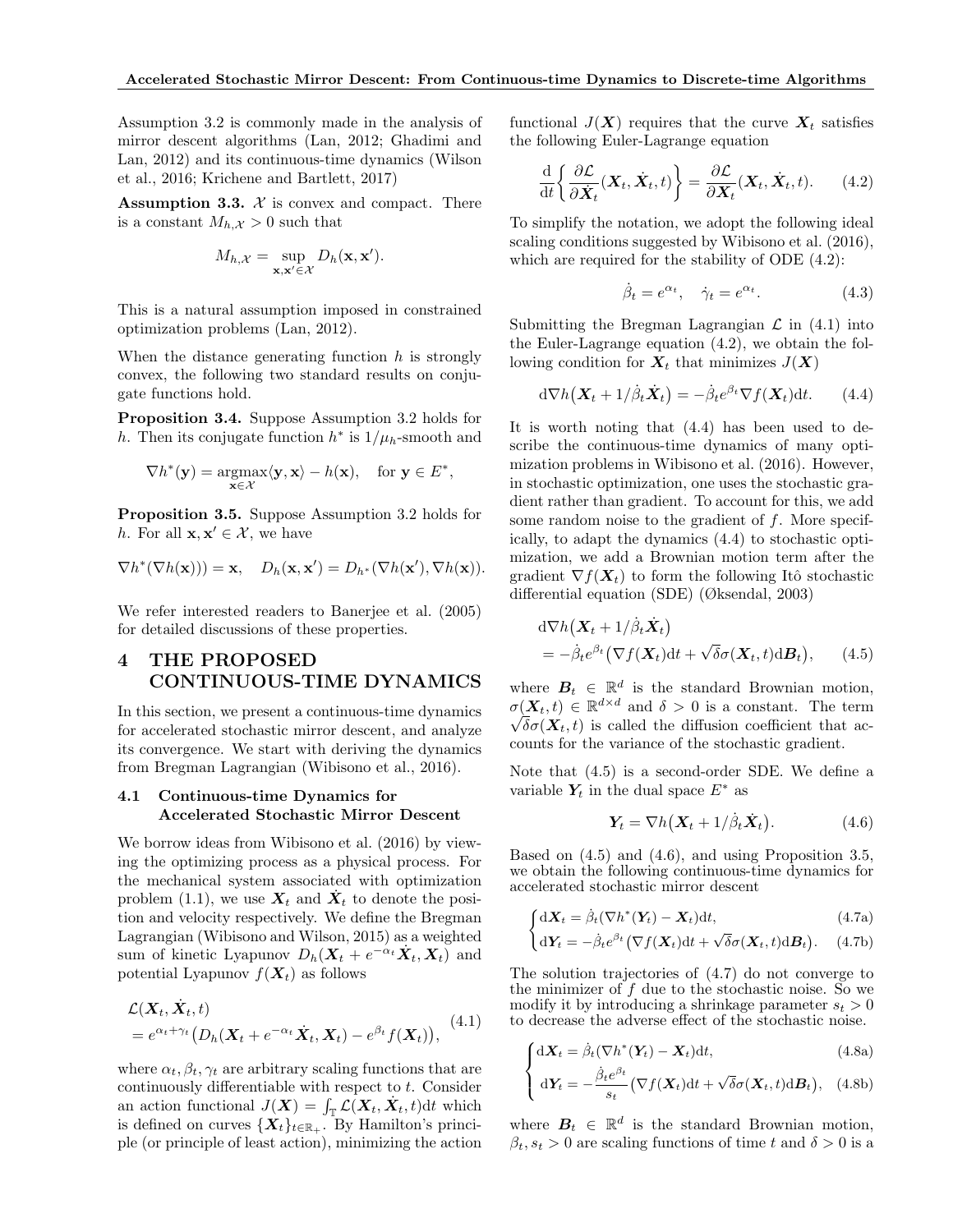constant. The idea of introducing shrinkage parameter  $s_t$  to offset the disadvantage brought by stochastic gradient is similar to that in Mertikopoulos and Staudigl (2016); Krichene and Bartlett (2017). This amount to using time-decaying step size in the discrete-time stochastic mirror descent algorithm to ensure its convergence.

#### 4.2 Convergence Rate of the Continuous-time Dynamics

In this subsection, we analyze the convergence of our proposed continuous-time dynamics (4.8) for accelerated stochastic mirror descent. The following theorem spells out its convergence rate.

**Theorem 4.1.** Suppose  $f$  is convex and Assumptions 3.2 and 3.3 hold. If the diffusion coefficient in (4.8) satisfies  $\|\sigma(\boldsymbol{X}_t, t)^{\top} \sigma(\boldsymbol{X}_t, t)\| \leq t^{2q}$  for some  $q < 1/2$ , then it holds that

$$
\mathbb{E}[f(\mathbf{X}_t) - f(\mathbf{x}^*)]
$$
\n
$$
\leq \frac{\mathcal{E}_0 + (s_t - s_0)M_{h,\mathcal{X}}}{e^{\beta_t}}\n+ \frac{\mathbb{E}\big[\int_0^t \frac{\delta \dot{\beta}_r^2 e^{2\beta_r}}{s_r} \text{tr}\left(\sigma_r^\top \nabla^2 h^*(\mathbf{Y}_r)\sigma_r\right) dr\big]}{2e^{\beta_t}},
$$
\n(4.9)

where  $\sigma_r = \sigma(\mathbf{X}_r, r)$  and  $\mathcal{E}_0 = e^{\beta_0} (f(\mathbf{X}_0) - f(\mathbf{x}^*))$  +  $s_t D_{h^*}(\mathbf{Y}_0, \nabla h(\mathbf{x}^*))$ .

Note that the convergence of the continuous-time dynamics  $(4.8)$  does not require the smoothness of f.

**Remark 4.2.** If we choose  $\beta_t = p \log t$  for some constant  $p > 0$  and  $s_t = t^{\alpha}$  for some  $\alpha \in \mathbb{R}$  and note that  $\|\sigma(\boldsymbol{X}_t, t)^{\top} \sigma(\boldsymbol{X}_t, t)\| \leq t^{2q}$ , we have the following convergence rate

$$
\mathbb{E}[f(\boldsymbol{X}_t) - f(\mathbf{x}^*)] = O\bigg(\frac{1 + t^{\alpha} + t^{2p - \alpha + 2q - 1}}{t^p}\bigg).
$$

If we further choose  $\alpha = p + q - 1/2$  and  $p = 2$ , then we obtain

$$
\mathbb{E}[f(\boldsymbol{X}_t) - f(\mathbf{x}^*)] = O\bigg(\frac{1}{t^2} + \frac{1}{t^{1/2-q}}\bigg),
$$

which matches the optimal convergence rate for accelerated stochastic mirror descent algorithms (Lan, 2012), where the variance of stochastic gradient is bounded by a constant i.e.,  $q = 0$ . In contrast, the convergence rate of the continuous dynamics (1.5) proposed by Krichene and Bartlett (2017) for accelerated stochastic mirror descent is  $O(1/t^{1/2})$ , which only matches the optimal rate up to the dominating term.

Remark 4.3. When the variance of stochastic gradient vanishes, i.e.,  $\sigma(\mathbf{X}, t) = 0$ , and if we choose the shrinkage parameter  $s_t = 1$  for all  $t \in \mathbb{R}_+$ , the convergence rate in (4.9) becomes  $O(1/t^2)$ , which matches

the optimal convergence rate of deterministic accelerated mirror descent algorithms for general convex functions (Nesterov, 1983).

Here we provide a proof of Theorem 4.1 via constructing the following Lyapunov function for the stochastic dynamics system (4.8)

$$
\mathcal{E}_t = e^{\beta_t} (f(\mathbf{X}_t) - f(\mathbf{x}^*)) + s_t D_{h^*}(\mathbf{Y}_t, \nabla h(\mathbf{x}^*)). \tag{4.10}
$$

*Proof of Theorem 4.1.* Denote  $\sigma_t = \sigma(\mathbf{X}_t, t)$ , and applying Itô's Lemma to the Lyapunov function yields

$$
d\mathcal{E}_t = \frac{\partial \mathcal{E}_t}{\partial t} dt + \left\langle \frac{\partial \mathcal{E}_t}{\partial \mathbf{X}_t}, d\mathbf{X}_t \right\rangle + \left\langle \frac{\partial \mathcal{E}_t}{\partial \mathbf{Y}_t}, d\mathbf{Y}_t \right\rangle + \frac{\delta \dot{\beta}_t^2 e^{2\beta_t}}{2s_t^2} tr\left(\sigma_t^\top \frac{\partial^2 \mathcal{E}_t}{\partial \mathbf{Y}_t^2} \sigma_t\right) dt. \tag{4.11}
$$

By simple calculus, we have

$$
\frac{\partial \mathcal{E}_t}{\partial t} = \dot{\beta}_t e^{\beta_t} (f(\mathbf{X}_t) - f(\mathbf{x}^*)) + \dot{s}_t D_{h^*}(\mathbf{Y}_t, \nabla h(\mathbf{x}^*)),
$$
  

$$
\frac{\partial \mathcal{E}_t}{\partial \mathbf{X}_t} = e^{\beta_t} \nabla f(\mathbf{X}_t), \quad \frac{\partial \mathcal{E}_t}{\partial \mathbf{Y}_t} = s_t (\nabla h^*(\mathbf{Y}_t) - \mathbf{x}^*).
$$

Submitting the above calculations and dynamics (4.8) into (4.11) yields

$$
d\mathcal{E}_{t} = \left[\dot{\beta}_{t}e^{\beta_{t}}(f(\mathbf{X}_{t}) - f(\mathbf{x}^{*})) + \dot{s}_{t}D_{h^{*}}(\mathbf{Y}_{t}, \nabla h(\mathbf{x}^{*}))\right]dt + \dot{\beta}_{t}e^{\beta_{t}}\langle\nabla h^{*}(\mathbf{Y}_{t}) - \mathbf{X}_{t}, \nabla f(\mathbf{X}_{t})\rangle dt - \dot{\beta}_{t}e^{\beta_{t}}\langle\nabla h^{*}(\mathbf{Y}_{t}) - \mathbf{x}^{*}, \nabla f(\mathbf{X}_{t})dt + \sigma_{t}d\mathbf{B}_{t}\rangle + \frac{1}{2}\frac{\delta\dot{\beta}_{t}^{2}e^{2\beta_{t}}}{s_{t}^{2}}\operatorname{tr}\left(\sigma_{t}^{\top}\frac{\partial^{2}\mathcal{E}_{t}}{\partial\mathbf{Y}_{t}^{2}}\sigma_{t}\right)dt = \dot{\beta}_{t}e^{\beta_{t}}\left[f(\mathbf{X}_{t}) - f(\mathbf{x}^{*}) + \langle\mathbf{x}^{*} - \mathbf{X}_{t}, \nabla f(\mathbf{X}_{t})\rangle\right]dt + \dot{s}_{t}D_{h^{*}}(\mathbf{Y}_{t}, \nabla h(\mathbf{x}^{*}))dt - \dot{\beta}_{t}e^{\beta_{t}}\langle\nabla h^{*}(\mathbf{Y}_{t}) - \mathbf{x}^{*}, \sigma_{t}d\mathbf{B}_{t}\rangle + \mathbb{E}\left[\frac{\delta\dot{\beta}_{t}^{2}e^{2\beta_{t}}}{2s_{t}}\operatorname{tr}\left(\sigma_{t}^{\top}\nabla^{2}h^{*}(\mathbf{Y}_{t})\sigma_{t}\right)\right]dt \leq \dot{s}_{t}M_{h,\mathcal{X}} + \frac{1}{2s_{t}}\delta\dot{\beta}_{t}^{2}e^{2\beta_{t}}\operatorname{tr}\left(\sigma_{t}^{\top}\nabla^{2}h^{*}(\mathbf{Y}_{t})\sigma_{t}\right)dt - \dot{\beta}_{t}e^{\beta_{t}}\langle\nabla h^{*}(\mathbf{Y}_{t}) - \mathbf{x}^{*}, \sigma_{t}d\mathbf{B}_{t}\rangle,
$$

where the inequality follows from the convexity of  $f$ and Assumption 3.3 that  $D_{h^*}(\mathbf{Y}_t, \nabla h(\mathbf{x}^*)) \leq M_{h,\mathcal{X}}$ . Integrating from  $0$  to  $t$ , we obtain

$$
\mathcal{E}_t \leq \mathcal{E}_0 + (s_t - s_0) M_{h,\mathcal{X}} \n+ \frac{1}{2} \int_0^t \frac{\delta \dot{\beta}_r^2 e^{2\beta_r}}{s_r} \operatorname{tr} (\sigma_r^\top \nabla^2 h^*(\mathbf{Y}_r) \sigma_r) dr \n- \int_0^t \dot{\beta}_r e^{\beta_r} \langle \nabla h^*(\mathbf{Y}_r) - \mathbf{x}^*, \sigma_r \mathrm{d} \mathbf{B}_r \rangle.
$$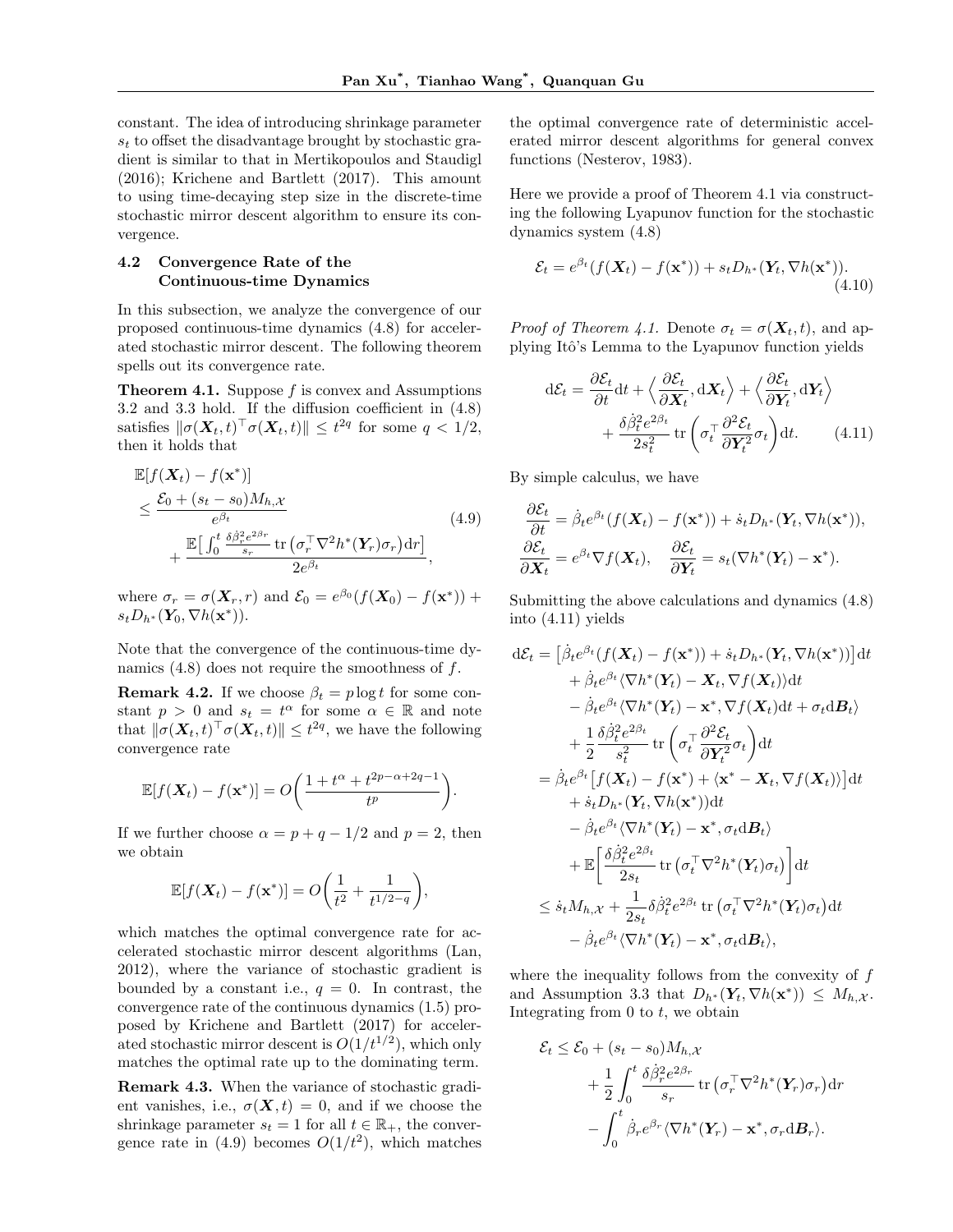By the definition of  $\mathcal{E}_t$  and the fact that  $D_h^* \geq 0$ , we immediately get

$$
e^{\beta_t}(f(\mathbf{X}_t) - f(\mathbf{x}^*))
$$
  
\n
$$
\leq \mathcal{E}_0 + (s_t - s_0)M_{h,\mathcal{X}}
$$
  
\n
$$
+ \int_0^t \frac{\delta \dot{\beta}_r^2 e^{2\beta_r}}{2s_r} \operatorname{tr} (\sigma_r^{\top} \nabla^2 h^*(\mathbf{Y}_r) \sigma_r) dr
$$
  
\n
$$
- \int_0^t \dot{\beta}_r e^{\beta_r} \langle \nabla h^*(\mathbf{Y}_r) - \mathbf{x}^*, \sigma_r \mathrm{d} \mathbf{B}_r \rangle.
$$

Taking expectation of both sides and using the martingale property of Itô integral, we obtain

$$
\mathbb{E}[f(\mathbf{X}_t) - f(\mathbf{x}^*)]
$$
\n
$$
\leq \frac{\mathcal{E}_0 + (s_t - s_0)M_{h,\mathcal{X}}}{e^{\beta_t}} + \frac{\mathbb{E}\big[\int_0^t \frac{\delta \dot{\beta}_r^2 e^{2\beta_r}}{s_r} \text{tr}\left(\sigma_r^\top \nabla^2 h^*(\mathbf{Y}_r) \sigma_r\right) dr\big]}{2e^{\beta_t}}.
$$

This completes the proof.

# 5 THE PROPOSED DISCRETE-TIME ALGORITHMS

Our primary goal in proposing the continuous-time dynamics for accelerated stochastic mirror descent is to design new discrete-time algorithms. In this section, we provide several discretizations of (4.8). We will adapt the Lyapunov function-based analysis in previous section to the discrete-time algorithms and deliver very simple and intuitive proofs for the new algorithms. The high-level idea of this section is inspired by Wilson et al. (2016), which discussed various discretization schemes for the continuous-time dynamics of deterministic optimization.

We use Euler discretization schemes (Kloeden and Platen, 1992) of differential equations and its composition to derive several discrete algorithms of dynamic (4.8). Specifically, note that (4.8) is a system of two first-order differential equations, and thus we can compose explicit and implicit Euler discretizations in four different ways. Let  $\delta$  be the time step and

 $\mathbf{x}_k = \mathbf{X}_t, \quad \mathbf{x}_{k+1} = \mathbf{X}_{t+\delta}, \quad \mathbf{y}_k = \mathbf{Y}_t, \quad \mathbf{y}_{k+1} = \mathbf{Y}_{t+\delta}.$ The following approximations

$$
(\mathbf{x}_{k+1}-\mathbf{x}_k)/\delta \approx \dot{\mathbf{X}}_t, \quad (\mathbf{y}_{k+1}-\mathbf{y}_k)/\delta \approx \dot{\mathbf{Y}}_t
$$

are the explicit (forward) Euler discretization for the time derivatives of  $X_t$  and  $Y_t$ , and

$$
(\mathbf{x}_k - \mathbf{x}_{k-1})/\delta \approx \dot{\mathbf{X}}_t, \quad (\mathbf{y}_k - \mathbf{y}_{k-1})/\delta \approx \dot{\mathbf{Y}}_t
$$

are the implicit (backward) Euler discretization for the time derivatives of  $X_t$  and  $Y_t$ . For the scaling parameters, we choose  $A_k = e^{\beta t}$ ,  $s_k = s_t$ , and the discretizations as follows

$$
(A_{k+1} - A_k)/\delta \approx \mathrm{d}e^{\beta_t}/\mathrm{d}t, \quad (A_{k+1} - A_k)/(\delta A_k) \approx \dot{\beta}_t.
$$

#### 5.1 Implicit Euler Discretization

Algorithm 1 Accelerated Stochastic Mirror Descent (Implicit)

| 1: <b>Input:</b> $A_0 = 1/2$ , $\mathbf{x}_0 = \mathbf{y}_0 = \mathbf{0}$ .                                                                                               |
|---------------------------------------------------------------------------------------------------------------------------------------------------------------------------|
| 2: for $k=0$ to K do                                                                                                                                                      |
| $A_{k+1} = (k+1)(k+2)/2, \tau_k = (A_{k+1} - A_k)/A_k,$<br>3:                                                                                                             |
| $s_k = \sigma k^{3/2} + 1$                                                                                                                                                |
| $\nabla h^*(\mathbf{y}_{k+1}) = \mathbf{x}_{k+1} + \frac{1}{\tau_k}(\mathbf{x}_{k+1} - \mathbf{x}_k).$<br>4:                                                              |
| $\operatorname{argmin}_{\mathbf{x} \in \mathcal{X}} \left\{ \widetilde{f}(\mathbf{x}, \xi_{k+1}) \right\}$<br>$\qquad \qquad = \qquad$<br>$+$<br>5:<br>$\mathbf{x}_{k+1}$ |
| $\frac{s_k}{A_{k+1}}D_h(\mathbf{u}, \nabla h^*(\mathbf{y}_k))\Big\},$ and $\mathbf{u} = \mathbf{x} + \frac{1}{\tau_k}(\mathbf{x} - \mathbf{x}_k).$                        |
| 6: end for                                                                                                                                                                |
|                                                                                                                                                                           |

The first discrete-time algorithm we derive is from implicit Euler discretization of dynamics (4.8). The discretization process is displayed in Algorithm 1. Here we use Borel function  $f(\mathbf{x}_k, \xi_k)$  to denote the noisy objective function, where  $\{\xi_k\}_{k=0,1,...}$  is a sequence of independent random variables. Denote  $\Delta(\mathbf{x}_k)$  =  $\nabla f(\mathbf{x}_k, \xi_k) - \nabla f(\mathbf{x}_k)$  and we assume that

$$
\mathbb{E}[\widetilde{f}(\mathbf{x}_k,\xi_k)|\mathbf{x}_k] = f(\mathbf{x}_k), \quad \mathbb{E}[\nabla \widetilde{f}(\mathbf{x}_k,\xi_k)|\mathbf{x}_k] = \nabla f(\mathbf{x}_k),\n\mathbb{E}[\|\Delta(\mathbf{x}_k)\|_*^2|\mathbf{x}_k] \leq \sigma^2.
$$

The optimality condition of Algorithm 1 is given by

$$
\begin{cases} \nabla h^*(\mathbf{y}_{k+1}) = \mathbf{x}_{k+1} + \frac{A_k}{A_{k+1} - A_k} (\mathbf{x}_{k+1} - \mathbf{x}_k), & (5.1a) \\ \n\mathbf{y}_{k+1} - \mathbf{y}_k = -\frac{A_{k+1} - A_k}{s_k} \nabla \tilde{f}(\mathbf{x}_{k+1}, \xi_{k+1}), & (5.1b) \end{cases}
$$

where  $\nabla \widetilde{f}(\mathbf{x}_{k+1}, \xi_{k+1})$  is the stochastic gradient.

Inspired by the Lyapunov function (4.10) for the continuous-time dynamics, we construct the following Lyapunov function to analyze the convergence of Algorithm 1.

$$
\mathcal{E}_k = \mathbb{E}[A_k(f(\mathbf{x}_k) - f(\mathbf{x}^*)) + s_k D_h(\mathbf{x}^*, \nabla h^*(\mathbf{y}_k))].
$$
\n(5.2)

Based on the above Lyapunov function, we can prove the following theorem, which states the convergence rate of Algorithm 1.

**Theorem 5.1.** Suppose  $f$  is convex. Under Assumptions 3.2 and 3.3, if we choose  $A_k = k(k+1)/2$ ,  $A_0 = 1/2$  and  $s_k = \sigma k^{3/2} + 1$ , the expected function value gap at  $\mathbf{x}_k$  output by Algorithm 1 is bounded as

$$
\mathbb{E}[f(\mathbf{x}_k) - f(\mathbf{x}^*)] \le \frac{2(\mathcal{E}_0 + M_{h,\mathcal{X}})}{k(k+1)} + \sigma \left(M_{h,\mathcal{X}} + \frac{1}{3\mu_h}\right) \frac{\sqrt{k+1}}{k},
$$

where  $\mathcal{E}_0 = A_0(f(\mathbf{x}_0) - f(\mathbf{x}^*)) + s_0D_h(\mathbf{x}^*, \nabla h^*(\mathbf{y}_0)).$ 

 $\Box$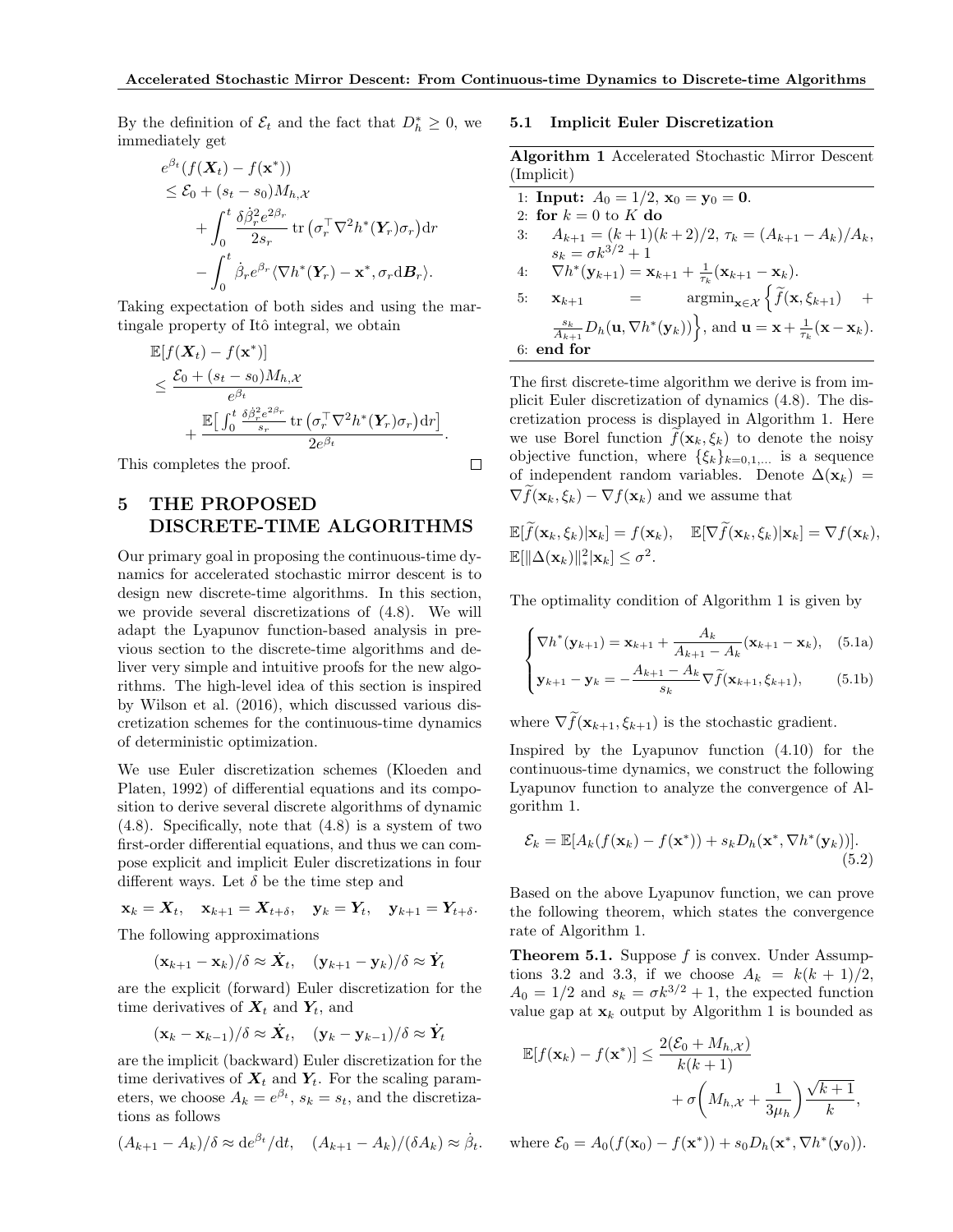Remark 5.2. Theorem 5.1 suggests that the convergence rate of Algorithm 1 is  $O((1 + M_{h,\mathcal{X}})/k^2 +$ vergence rate or Algorithm 1 is  $O((1 + M_h, \chi)/\kappa + M_h, \chi \sigma/\sqrt{k})$ , which matches the optimal rate of accelerated stochastic optimization for general convex and smooth functions (Lan, 2012). Note that when variance of the stochastic gradient vanishes, we can choose  $s_k = 1$  for all k and obtain the optimal convergence rate of accelerated gradient descent for general convex and smooth functions  $O(1/k^2)$ .

Remark 5.3. The optimal convergence rate of Algorithm 1 does not require the smooth assumption on  $f$ , which is aligned with the analysis of continuous-time dynamics (4.8). In fact, Algorithm 1 can be seen as an accelerated proximal point algorithm whose optimal convergence rate is also  $O(1/k^2)$  (Güler, 1992).

#### 5.2 Hybrid Euler Discretization

Although Algorithm 1 is succinct and attains the optimal convergence rate, the implicit Euler discretizations of both stochastic processes make it hard to implement in practice due to the requirement of an exact minimization in each iteration (Step 5 in Algorithm 1). Nevertheless, the implicit discretization sheds great light on the connection between continuous-time dynamics and discrete-time algorithms. Now we derive a more practical algorithm combining implicit and explicit Euler discretizations of dynamics (4.8). The discretization process is displayed in Algorithm 2. The

Algorithm 2 Accelerated Stochastic Mirror Descent (ASMD)

1: Input: 
$$
A_0 = s_0 = 1/2
$$
,  $\mathbf{x}_0 = \mathbf{y}_0 = \mathbf{0}$ .  
\n2: for  $k = 0$  to  $K$  do  
\n3:  $A_{k+1} = (k+1)(k+2)/2$ ,  $\tau_k = (A_{k+1} - A_k)/A_k$ ,  
\n $s_{k+1} = (k+1)^{3/2}$ .  
\n4:  $\mathbf{x}_{k+1} = \frac{\tau_k}{\tau_k+1} \nabla h^*(\mathbf{y}_k) + \frac{1}{\tau_k+1} \mathbf{x}_k$ .  
\n5:  $\mathbf{y}_{k+1} = \mathbf{y}_k - \frac{A_{k+1} - A_k}{s_k} \nabla \tilde{f}(\mathbf{x}_{k+1}, \xi_{k+1})$ .  
\n6: end for

optimality condition of Algorithm 2 is given by

$$
\begin{cases} \nabla h^*(\mathbf{y}_k) = \mathbf{x}_{k+1} + \frac{A_k}{A_{k+1} - A_k} (\mathbf{x}_{k+1} - \mathbf{x}_k), & (5.3a) \\ \n\mathbf{y}_{k+1} - \mathbf{y}_k = -\frac{A_{k+1} - A_k}{s_k} \nabla \tilde{f}(\mathbf{x}_{k+1}, \xi_{k+1}). & (5.3b) \end{cases}
$$

Based on the same Lyapunov function (5.2) of Algorithm 1, we can prove the convergence rate of Algorithm 2.

**Theorem 5.4.** Suppose  $f$  is convex. Under Assumptions 3.1, 3.2 and 3.3, if we choose  $A_k = k(k+1)/2$ ,  $s_k = k^{3/2}$  and  $A_0 = s_0 = 1/2$ , the expected function value gap at  $\mathbf{x}_k$  output by Algorithm 2 is bounded as

$$
\mathbb{E}[f(\mathbf{x}_k) - f(\mathbf{x}^*)] \le \frac{2\mathcal{E}_0}{k(k+1)} + \frac{C_0\sqrt{k}}{\mu_h^2(k+1)},
$$

where  $C_0 = 2((4L_f^2 + \mu_h^2)M_{h,\mathcal{X}} + \mu_h\sigma^2 + 2\|\nabla f(\mathbf{x}^*)\|_*^2)$ and  $\mathcal{E}_0 = A_0(f(\mathbf{x}_0) - f(\mathbf{x}^*)) + s_0D_h(\mathbf{x}^*, \nabla h^*(\mathbf{y}_0)).$ 

Remark 5.5. Compared with Algorithm 1, Algorithm 2 is a much more practical algorithm and can be easily implemented. The convergence rate of Algorithm 2 is  $O(M_{h,\mathcal{X}}/k^2 + (L_f^2 + \sigma^2)/\sqrt{k})$ . Although this matches the optimal rate of accelerated stochastic mirror descent (Lan, 2012), yet when the variance of the stochastic gradient vanishes, i.e.,  $\sigma = 0$ , it is not reducible to the optimal convergence rate  $O(1/k^2)$  for deterministic optimization.

### 5.3 Discretization with an Additional Sequence

Algorithm 3 Accelerated Stochastic Mirror Descent (ASMD3)

| 1: <b>Input:</b> $A_0 = 1/2$ , $\mathbf{x}_0 = \mathbf{y}_0 = \mathbf{z}_0 = \mathbf{0}$ .                                                                                  |
|-----------------------------------------------------------------------------------------------------------------------------------------------------------------------------|
| 2: for $k = 0$ to K do                                                                                                                                                      |
| $A_{k+1} = \mu_h^2 (k+1)(k+2)/(4L_f), s_k = \sigma/L_f(k+1)$<br>3:                                                                                                          |
| $1)^{3/2} + 1$ , $M_k = L_f(A_{k+1} - A_k)^2/(\mu_h^2 s_k A_{k+1}).$                                                                                                        |
| $\mathbf{z}_{k+1} = \frac{A_{k+1} - A_k}{A_{k+1}} \nabla h^*(\mathbf{y}_k) + \frac{A_k}{A_{k+1}} \mathbf{x}_k.$<br>4:                                                       |
| $\mathbf{y}_{k+1} = \mathbf{y}_k - \frac{A_{k+1} - A_k}{s_k} \nabla \widetilde{f}(\mathbf{z}_{k+1}, \xi_{k+1}).$<br>5:                                                      |
| $\mathbf{x}_{k+1} = \operatorname{argmin}_{\mathbf{x} \in \mathcal{X}} \left\{ \langle \nabla \widetilde{f}(\mathbf{z}_{k+1}, \xi_{k+1}), \mathbf{x} \rangle \right.$<br>6: |
| $\frac{L_f}{M_k}D_h(\mathbf{z}_{k+1},\mathbf{x})\Big\}.$                                                                                                                    |
| $7:$ end for                                                                                                                                                                |

As we showed in previous subsection, Algorithm 2 is not able to obtain the optimal rate for deterministic optimization when using the full gradient instead of stochastic gradient. In order to address this issue, we will modify the algorithm by adding an additional sequence in a similar way to linear coupling (Allen-Zhu and Orecchia, 2014). The new algorithm with three sequences is presented in Algorithm 3. Note that the additionally added sequence can be seen as a step of mirror descent. The optimality condition of Algorithm 3 is given by

$$
\left(\mathbf{z}_{k+1} = \frac{A_{k+1} - A_k}{A_{k+1}} \nabla h^*(\mathbf{y}_k) + \frac{A_k}{A_{k+1}} \mathbf{x}_k,\right) \tag{5.4a}
$$

$$
\begin{cases}\n\mathbf{z}_{k+1} = \frac{\mathbf{z}_{k+1} - \mathbf{z}_{k}}{A_{k+1}} \nabla h^*(\mathbf{y}_k) + \frac{\mathbf{z}_{k}}{A_{k+1}} \mathbf{x}_k,\n\end{cases}
$$
\n(5.4a)\n
$$
\mathbf{y}_{k+1} - \mathbf{y}_k = -\frac{A_{k+1} - A_k}{s_k} \nabla \tilde{f}(\mathbf{z}_{k+1}, \xi_{k+1}),
$$
\n(5.4b)

$$
\begin{cases}\n\mathbf{x}_{k+1} = \underset{\mathbf{x} \in \mathcal{X}}{\operatorname{argmin}} \left\{ \langle \nabla \widetilde{f}(\mathbf{z}_{k+1}, \xi_{k+1}), \mathbf{x} \rangle \right. \\
\left. + \frac{L_f}{M_k} D_h(\mathbf{z}_{k+1}, \mathbf{x}) \right\}.\n\end{cases} \tag{5.4c}
$$

In order to prove the convergence of Algorithm 3 with the additional sequence, we define a new Lyapunov function as  $\mathcal{E}_k = \mathbb{E}[A_k(f(\mathbf{x}_k) - f(\mathbf{x}^*)) +$  $s_k D_h(\mathbf{x}^*, \nabla h^*(\mathbf{y}_{k+1}))$ , which is slightly different from that of previous algorithms. Then we can show the following result.

**Theorem 5.6.** Suppose  $f$  is convex. Under Assumptions 3.1, 3.2 and 3.3, if we choose  $A_k = \mu_h^2 k(k + 1)$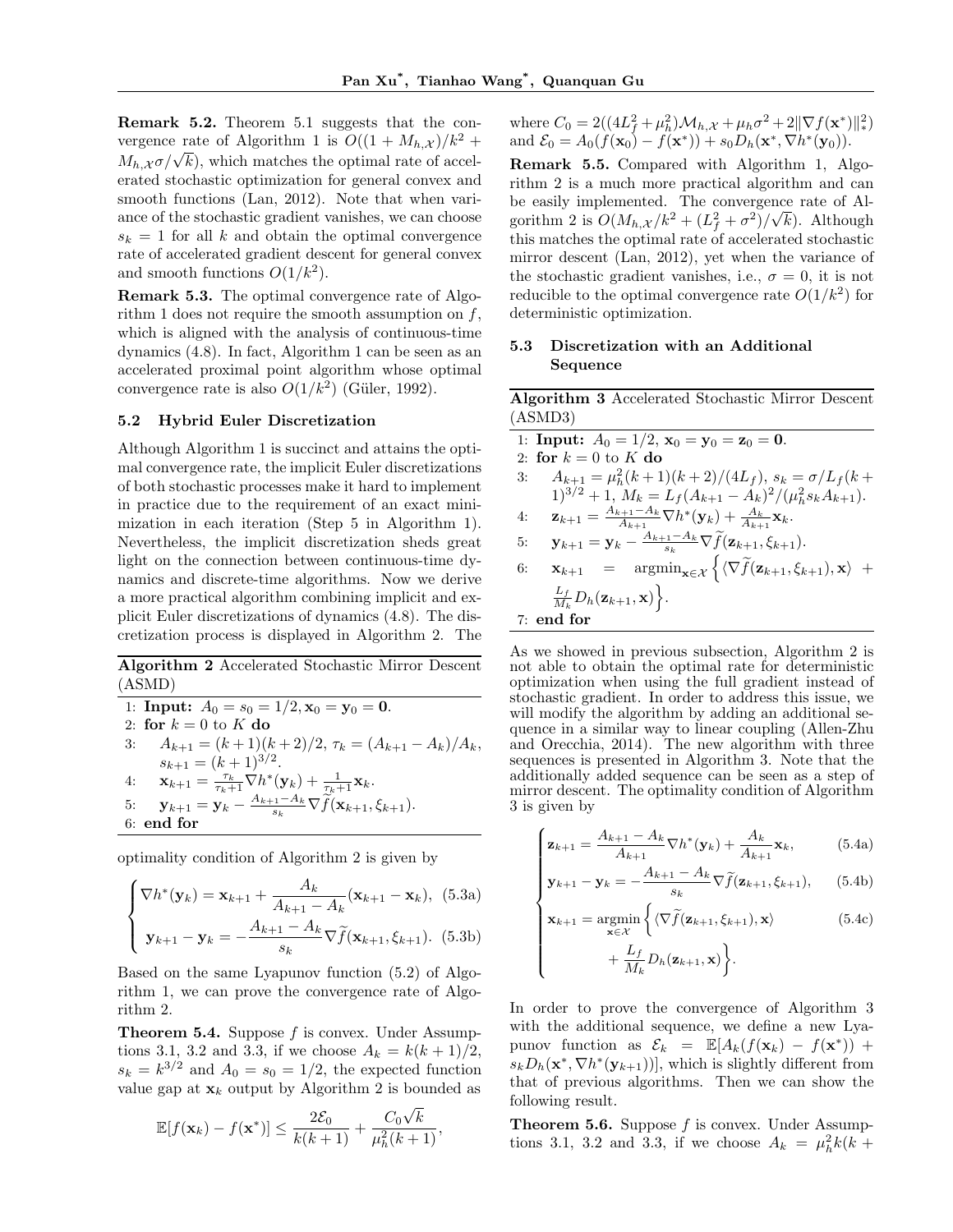1)/(4Lf),  $s_k = \sigma/L_f (k+1)^{3/2} + 1$  and  $M_k =$  $L_f(A_{k+1}-A_k)^2/(\mu_h^2 s_k A_{k+1}),$  the expected function value gap at  $\mathbf{x}_k$  output by Algorithm 3 is bounded as

$$
\mathbb{E}[f(\mathbf{x}_k) - f(\mathbf{x}^*)]
$$
\n
$$
\leq \frac{4L_f(\mathcal{E}_0 + M_{h,\mathcal{X}})}{\mu_h^2 k(k+1)} + \frac{\sigma(\mu_h^2 + 12M_{h,\mathcal{X}})\sqrt{k+1}}{3\mu_h^2 k},
$$

where  $\mathcal{E}_0 = A_0(f(\mathbf{x}_0) - f(\mathbf{x}^*)) + s_0D_h(\mathbf{x}^*, \nabla h^*(\mathbf{y}_0)).$ 

Remark 5.7. The convergence rate of Algorithm 3 is in the order of  $O(L_f(1 + M_{h,\mathcal{X}})/k^2 + \sigma(1 +$  $(M_{h,\mathcal{X}})/\sqrt{k}$ , which matches the optimal rate of accelerated stochastic mirror descent for general convex and smooth functions (Lan, 2012). More importantly, when the stochastic gradient reduces to the full gradient, namely,  $\sigma = 0$ , the  $\sigma(1 + M_{h,\mathcal{X}})/\sqrt{k}$  term diminishes and the optimal convergence rate for stochastic optimization reduces to the optimal convergence rate  $O(1/k^2)$  for deterministic optimization of general convex and smooth functions.

### 6 EXPERIMENTS

 $E(f(x)) = \frac{1}{2}$ 

In this section, we conduct numerical experiments to verify the convergence rate of the proposed algorithms derived from the continuous-time dynamics. We compare our Algorithm 2 (**ASMD**) and Algorithm 3 (ASMD3) with stochastic mirror descent (SMD), accelerated stochastic approximation (AC-SA) (Lan, 2012) and stochastic accelerated gradient (SAGE) (Hu et al., 2009).

We apply the above optimization algorithms to the linear regression problem on a convex compact subset of  $\mathbb{R}^d$ .

$$
\min_{\mathbf{x} \in \mathcal{X}} f(\mathbf{x}) = \sum_{i=1}^{n} (\mathbf{A}_{i \ast} \mathbf{x} - y_i)^2, \qquad (6.1)
$$

where  $\mathbf{y} = (y_1, \dots, y_n)^\top \in \mathbb{R}^n$  and  $\mathbf{A}_{i*}$  denotes the *i*-th row of  $\mathbf{A} \in \mathbb{R}^{n \times d}$ . We set  $n = 100$ ,  $d = 200$ , and generated the design matrix A with entries following  $N(0, 1)$ . The response vector was generated by  $y =$  $\mathbf{A}\mathbf{u}^* + \boldsymbol{\epsilon}$ , where  $\boldsymbol{\epsilon} \sim N(\mathbf{0}, \mathbf{I}_{n \times n})$  and  $\mathbf{u}^* \sim N(\mathbf{0}, \mathbf{I}_{d \times d})$ were randomly generated. It is easy to verify that the objective function  $f$  is convex and  $L$ -smooth with  $L = \|\mathbf{A}^\top \mathbf{A}\|_2$ . We considered two settings of distance generating function h and the constrained set  $\mathcal{X}$ :

- Setting (1):  $h(\mathbf{x}) = 1/2 ||\mathbf{x}||_2^2$  is the squared Euclidean norm, and  $\mathcal{X} = {\mathbf{x} : \| \mathbf{x} \|_2 \leq$  $2\|\mathbf{u}^*\|_2$ . Then the mirror mapping  $\nabla h^*(\mathbf{x}) =$  $\operatorname{argmin}_{\mathbf{u}\in\mathcal{X}} \|\mathbf{x}-\mathbf{u}\|_2^2$  reduces to projection onto  $\mathcal{X}$ and has a closed form solution.
- Setting (2):  $h(\mathbf{x}) = \sum_{i=1}^{d} x_i \log x_i$  is the negative entropy and  $\mathcal{X} = \{ \mathbf{x} \in \mathbb{R}_+^d : \sum_{i=1}^d x_i = 1 \}$  is a simplex. In this case the mirror mapping also has



Figure 1: Logarithmic averaged function value gap over 50 repetitions for all methods under different settings.

a closed-form solution  $[\nabla h^*(\mathbf{x})]_i = e^{x_i} / \sum_{i=1}^d e^{x_i}$ for all  $i = 1, \ldots, d$  (Banerjee et al., 2005).

Since (6.1) has a finite-sum structure, we simply choose the stochastic gradient by uniformly sampling i from  $\{1, 2, \ldots, n\}$  with mini batch size 1. We plotted the function value gap  $f(\mathbf{x}_k) - f(\mathbf{x}^*)$  for each algorithm in Figure 1, where  $k$  is the number of iterations and  $\mathbf{x}^*$  is the global minimizer of  $(6.1)$  solved by CVX program (Grant and Boyd, 2008). Figure 1(a) and Figure 1(b) show the averaged results over 50 repetitions for Setting (1) and Setting (2) respectively. Note that SAGE is not applicable to mirror descent. Experimental results in both settings demonstrate that our algorithms ASMD and ASMD3 achieve comparable convergence rate as AC-SA, and converge much faster than SMD. This is well-aligned with our theory.

# 7 CONCLUSIONS

In this paper, we bridge the gap between continuoustime dynamics and discrete-time algorithms for accelerated stochastic mirror descent by presenting a variational analysis based on Bregman Lagrangian and Lyapunov functions. We not only propose a new continuous-time dynamics of accelerate stochastic mirror descent, but also derive several new algorithms from the continuous dynamics. Both the continuous-time dynamics and the discrete-time algorithms achieve the optimal convergence rate for general convex and smooth functions in the stochastic optimization setting.

Acknowledgements We would like to thank the anonymous reviewers for their helpful comments. This research was sponsored in part by the National Science Foundation IIS-1618948 and IIS-1652539. The views and conclusions contained in this paper are those of the authors and should not be interpreted as representing any funding agencies.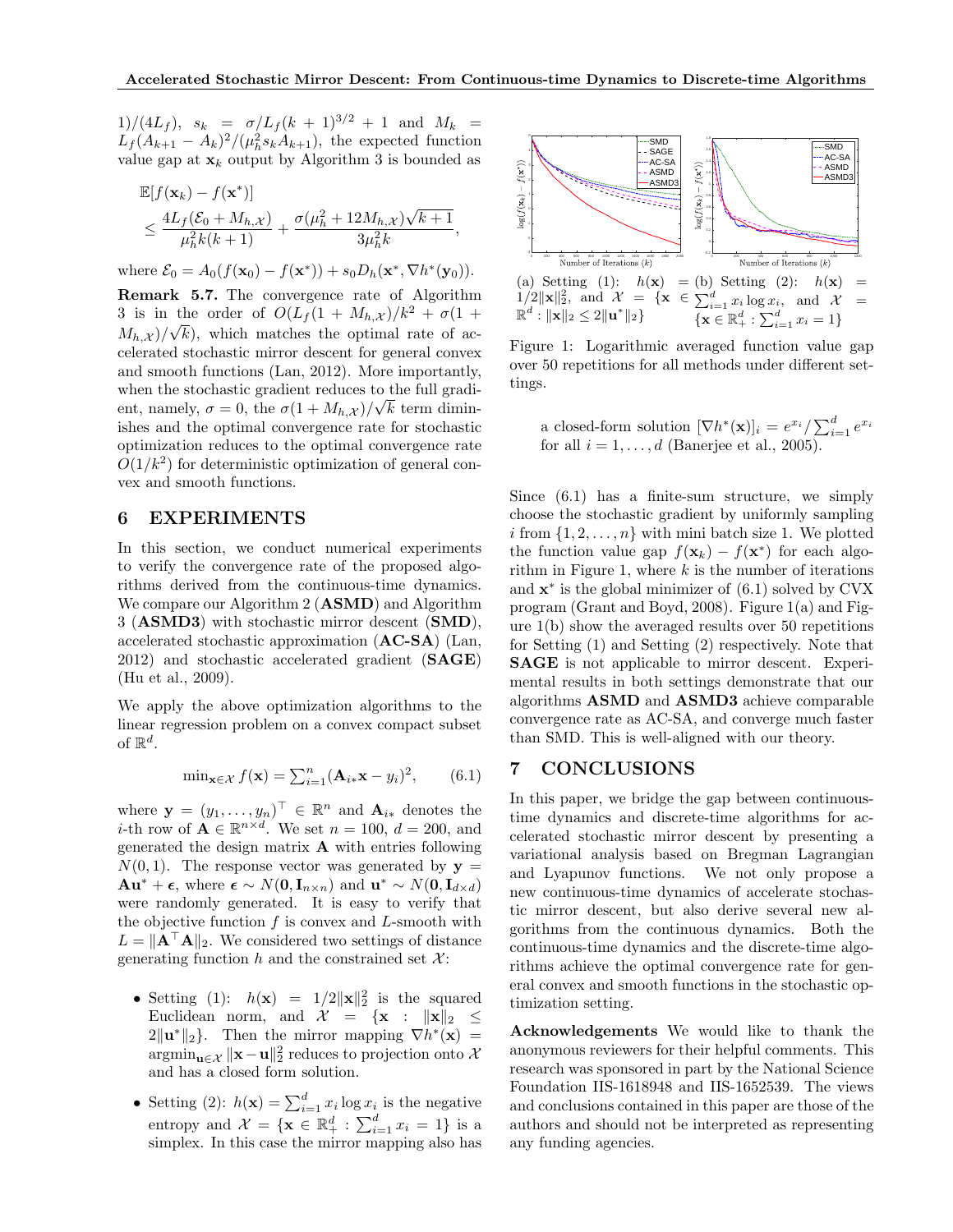# References

- Allen-Zhu, Z. and Orecchia, L. (2014). Linear coupling: An ultimate unification of gradient and mirror descent. arXiv preprint arXiv:1407.1537.
- Banerjee, A., Merugu, S., Dhillon, I. S. and Ghosh, J. (2005). Clustering with bregman divergences. Journal of machine learning research 6 1705–1749.
- Bregman, L. M. (1967). The relaxation method of finding the common point of convex sets and its application to the solution of problems in convex programming. USSR computational mathematics and mathematical physics **7** 200–217.
- Bubeck, S., Lee, Y. T. and Singh, M. (2015). A geometric alternative to nesterov's accelerated gradient descent. arXiv preprint arXiv:1506.08187 .
- Chen, G. and Teboulle, M. (1993). Convergence analysis of a proximal-like minimization algorithm using bregman functions. SIAM Journal on Optimization 3 538–543.
- Chen, X., Lin, Q. and Pena, J. (2012). Optimal regularized dual averaging methods for stochastic optimization. In Advances in Neural Information Processing Systems.
- Chlebus, E. (2009). An approximate formula for a partial sum of the divergent p-series. Applied Mathematics Letters 22 732–737.
- Diakonikolas, J. and Orecchia, L. (2017). Accelerated extra-gradient descent: A novel accelerated first-order method. arXiv preprint arXiv:1706.04680 .
- GHADIMI, S. and LAN, G. (2012). Optimal stochastic approximation algorithms for strongly convex stochastic composite optimization i: A generic algorithmic framework. SIAM Journal on Optimization 22 1469–1492.
- GRANT, M. and BOYD, S. (2008). Cvx: Matlab software for disciplined convex programming.
- GÜLER, O.  $(1992)$ . New proximal point algorithms for convex minimization. SIAM Journal on Optimization 2 649–664.
- Hu, B. and LESSARD, L. (2017). Dissipativity theory for nesterov's accelerated method. arXiv preprint arXiv:1706.04381 .
- Hu, C., Pan, W. and Kwok, J. T. (2009). Accelerated gradient methods for stochastic optimization and online learning. In Advances in Neural Information Processing Systems.
- KLOEDEN, P. E. and PLATEN, E. (1992). Higherorder implicit strong numerical schemes for stochastic differential equations. Journal of statistical physics 66 283–314.
- KRICHENE, W. and BARTLETT, P. L. (2017). Acceleration and averaging in stochastic mirror descent dynamics. arXiv preprint arXiv:1707.06219 .
- KRICHENE, W., BAYEN, A. and BARTLETT, P. L. (2015). Accelerated mirror descent in continuous and discrete time. In Advances in neural information processing systems.
- Lan, G. (2012). An optimal method for stochastic composite optimization. Mathematical Programming **133** 365–397.
- Lan, G. and Zhou, Y. (2015). An optimal randomized incremental gradient method. arXiv preprint arXiv:1507.02000 .
- LESSARD, L., RECHT, B. and PACKARD, A. (2016). Analysis and design of optimization algorithms via integral quadratic constraints. SIAM Journal on Optimization 26 57–95.
- Luenberger, D. G., Ye, Y. et al. (1984). Linear and nonlinear programming, vol. 2. Springer.
- MERTIKOPOULOS, P. and STAUDIGL, M. (2016). On the convergence of gradient-like flows with noisy gradient input. arXiv preprint arXiv:1611.06730 .
- Nemirovski, A., Juditsky, A., Lan, G. and SHAPIRO, A. (2009). Robust stochastic approximation approach to stochastic programming. SIAM Journal on optimization 19 1574-1609.
- Nemirovskii, A., Yudin, D. B. and Dawson, E. R. (1983). Problem complexity and method efficiency in optimization .
- NESTEROV, Y. (1983). A method of solving a convex programming problem with convergence rate o (1/k2). In Soviet Mathematics Doklady, vol. 27.
- NESTEROV, Y. (2005). Smooth minimization of nonsmooth functions. Mathematical programming 103 127–152.
- NESTEROV, Y. (2013). Introductory lectures on convex optimization: A basic course, vol. 87. Springer Science & Business Media.
- Øksendal, B. (2003). Stochastic differential equations. In Stochastic differential equations. Springer, 65–84.
- Polyak, B. T. (1963). Gradient methods for minimizing functionals. Zhurnal Vychislitel'noi Matematiki i Matematicheskoi Fiziki 3 643–653.
- Polyak, B. T. (1964). Some methods of speeding up the convergence of iteration methods. USSR Computational Mathematics and Mathematical Physics 4 1–17.
- Raginsky, M. and Bouvrie, J. (2012). Continuoustime stochastic mirror descent on a network: Variance reduction, consensus, convergence. In Decision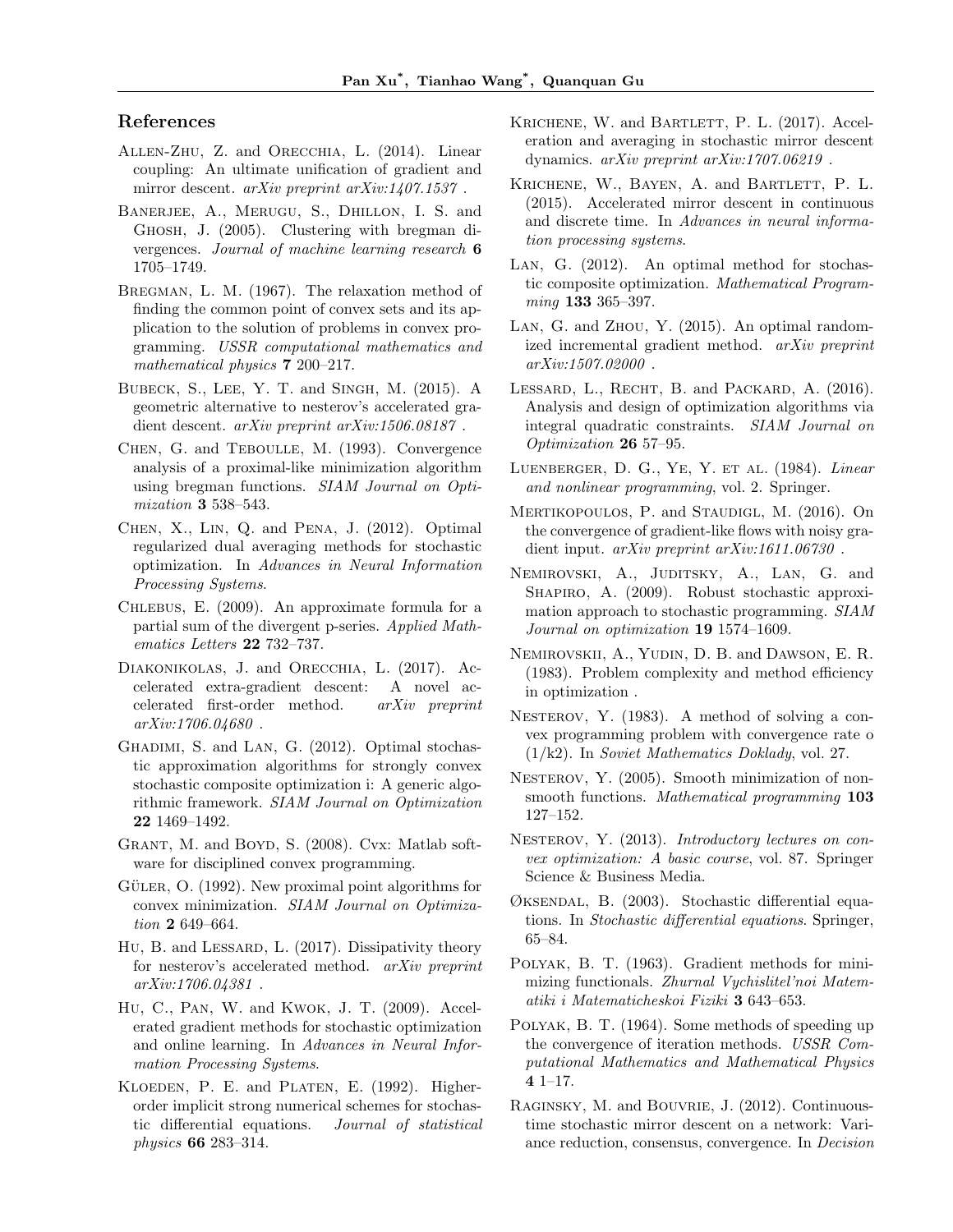and Control (CDC), 2012 IEEE 51st Annual Conference on. IEEE.

- Robbins, H. and Monro, S. (1951). A stochastic approximation method. The annals of mathematical statistics 400–407.
- Su, W., BOYD, S. and CANDES, E. (2014). A differential equation for modeling nesterovs accelerated gradient method: Theory and insights. In Advances in Neural Information Processing Systems.
- Wibisono, A. and Wilson, A. C. (2015). On accelerated methods in optimization. arXiv preprint arXiv:1509.03616 .
- Wibisono, A., Wilson, A. C. and Jordan, M. I. (2016). A variational perspective on accelerated methods in optimization. Proceedings of the National Academy of Sciences 201614734.
- Wilson, A. C., Recht, B. and Jordan, M. I. (2016). A lyapunov analysis of momentum methods in optimization. arXiv preprint arXiv:1611.02635 .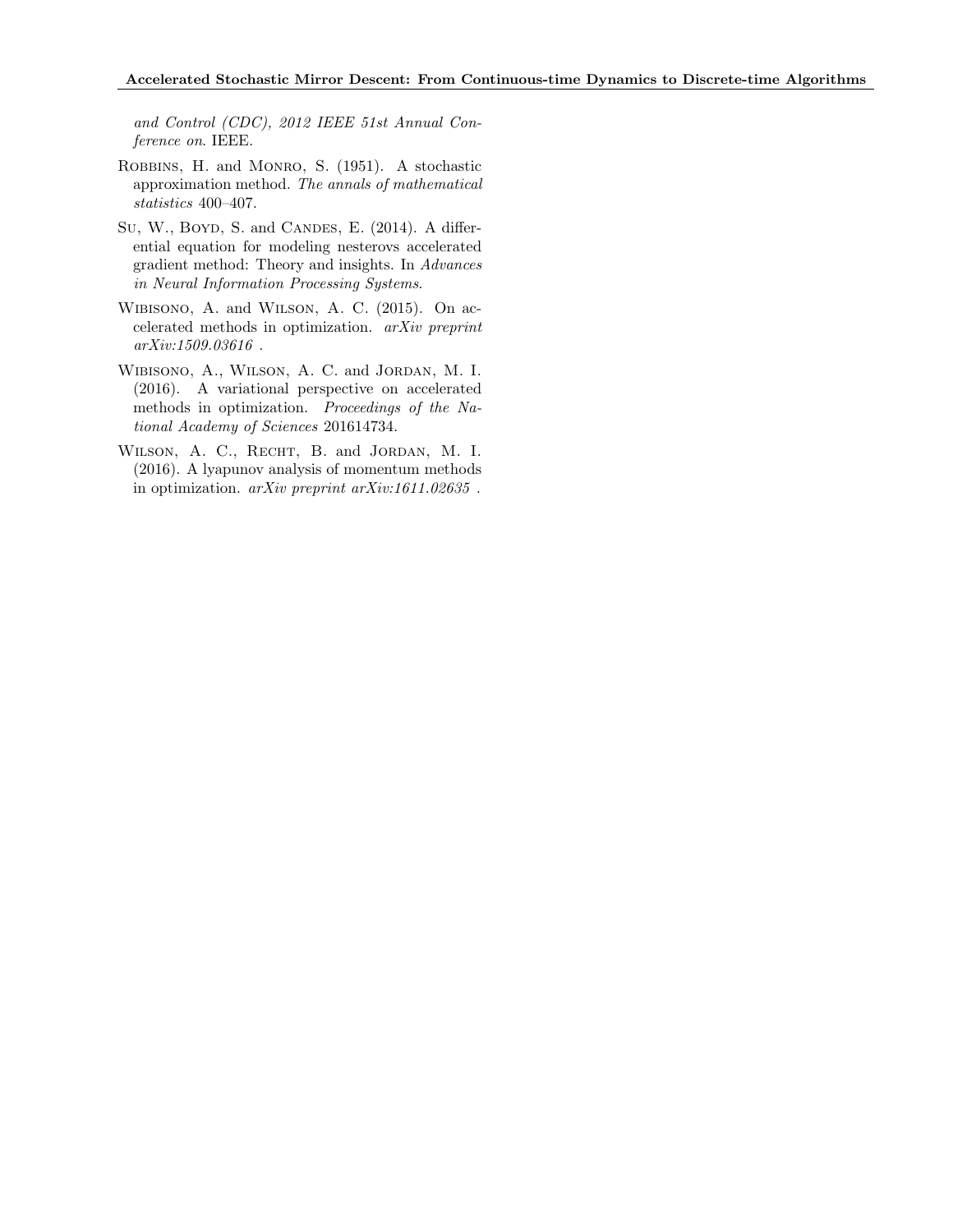## A Proof of Main Results for Discrete-time Algorithms

In this section, we provide the proofs for convergence rates of discrete-time algorithms derived from the stochastic dynamics (4.8) of mirror descent.

#### A.1 Proof of Convergence of Algorithm 1

*Proof of Theorem 5.1.* Let  $\mathcal{E}_k = \mathbb{E}[A_k(f(\mathbf{x}_k) - f(\mathbf{x}^*)) + s_k D_h(\mathbf{x}^*, \nabla h^*(\mathbf{y}_k))]$ . We have

$$
\mathcal{E}_{k+1} - \mathcal{E}_{k} = \mathbb{E}[A_{k+1}(f(\mathbf{x}_{k+1}) - f(\mathbf{x}^{*})) - A_{k}(f(\mathbf{x}_{k}) - f(\mathbf{x}^{*}))] + \mathbb{E}[(s_{k+1} - s_{k})D_{h}(\mathbf{x}^{*}, \nabla h^{*}(\mathbf{y}_{k+1}))]
$$
  
+  $\mathbb{E}[s_{k}(D_{h}(\mathbf{x}^{*}, \nabla h^{*}(\mathbf{y}_{k+1})) - D_{h}(\mathbf{x}^{*}, \nabla h^{*}(\mathbf{y}_{k}))]$   
=  $\mathbb{E}[A_{k+1}(f(\mathbf{x}_{k+1}) - f(\mathbf{x}^{*})) - A_{k}(f(\mathbf{x}_{k}) - f(\mathbf{x}^{*}))] + \mathbb{E}[(s_{k+1} - s_{k})D_{h}(\mathbf{x}^{*}, \nabla h^{*}(\mathbf{y}_{k+1}))]$   
+  $\mathbb{E}[s_{k}(-D_{h}(\nabla h^{*}(\mathbf{y}_{k+1}), \nabla h^{*}(\mathbf{y}_{k})) + \langle \mathbf{y}_{k} - \mathbf{y}_{k+1}, \mathbf{x}^{*} - \nabla h^{*}(\mathbf{y}_{k+1}) \rangle)]$   
 $\leq \mathbb{E}[A_{k+1}(f(\mathbf{x}_{k+1}) - f(\mathbf{x}^{*})) - A_{k}(f(\mathbf{x}_{k}) - f(\mathbf{x}^{*}))] + \mathbb{E}[(s_{k+1} - s_{k})D_{h}(\mathbf{x}^{*}, \nabla h^{*}(\mathbf{y}_{k+1}))]$   
+  $\mathbb{E}[(A_{k+1} - A_{k})(\langle \nabla \tilde{f}(\mathbf{x}_{k+1}, \xi_{k+1}), \mathbf{x}^{*} - \nabla h^{*}(\mathbf{y}_{k+1}) \rangle) - s_{k}D_{h}(\nabla h^{*}(\mathbf{y}_{k+1}), \nabla h^{*}(\mathbf{y}_{k}))],$ 

where the last inequality follows from (5.1). We further plug in the update of  $\nabla h^*(\mathbf{y}_{k+1})$  in (5.1a) and obtain

$$
\mathcal{E}_{k+1} - \mathcal{E}_{k} \leq \mathbb{E}[A_{k+1}(f(\mathbf{x}_{k+1}) - f(\mathbf{x}^{*})) - A_{k}(f(\mathbf{x}_{k}) - f(\mathbf{x}^{*}))] + \mathbb{E}[(s_{k+1} - s_{k})D_{h}(\mathbf{x}^{*}, \nabla h^{*}(\mathbf{y}_{k+1}))]
$$
  
+  $\mathbb{E}[(A_{k+1} - A_{k})\langle \nabla f(\mathbf{x}_{k+1}), \mathbf{x}^{*} - \mathbf{x}_{k+1}\rangle - A_{k}\langle \nabla f(\mathbf{x}_{k+1}), \mathbf{x}_{k+1} - \mathbf{x}_{k})]$   
+  $\mathbb{E}[(A_{k+1} - A_{k})\langle \Delta(\mathbf{x}_{k+1}), \mathbf{x}^{*} - \nabla h^{*}(\mathbf{y}_{k+1})\rangle - s_{k}D_{h}(\nabla h^{*}(\mathbf{y}_{k+1}), \nabla h^{*}(\mathbf{y}_{k}))]$   
 $\leq \mathbb{E}[A_{k+1}(f(\mathbf{x}_{k+1}) - f(\mathbf{x}^{*})) - A_{k}(f(\mathbf{x}_{k}) - f(\mathbf{x}^{*}))] + \mathbb{E}[(s_{k+1} - s_{k})D_{h}(\mathbf{x}^{*}, \nabla h^{*}(\mathbf{y}_{k+1}))]$   
+  $\mathbb{E}[(A_{k+1} - A_{k})(f(\mathbf{x}^{*}) - f(\mathbf{x}_{k+1})) + A_{k}(f(\mathbf{x}_{k}) - f(\mathbf{x}_{k+1}))]$   
+  $\mathbb{E}[(A_{k+1} - A_{k})\langle \Delta(\mathbf{x}_{k+1}), \mathbf{x}^{*} - \nabla h^{*}(\mathbf{y}_{k+1})\rangle - s_{k}D_{h}(\nabla h^{*}(\mathbf{y}_{k+1}), \nabla h^{*}(\mathbf{y}_{k}))]$   
=  $\mathbb{E}[(A_{k+1} - A_{k})\langle \Delta(\mathbf{x}_{k+1}), \nabla h^{*}(\mathbf{y}_{k}) - \nabla h^{*}(\mathbf{y}_{k+1})\rangle - s_{k}D_{h}(\nabla h^{*}(\mathbf{y}_{k+1}), \nabla h^{*}(\mathbf{y}_{k}))]$   
+  $\mathbb{E}[(s$ 

where the second inequality is due to the convexity of f and the last equality uses the fact that  $y_k$  is independent of  $\Delta(\mathbf{x}_{k+1})$  and that  $\mathbb{E}[\Delta(\mathbf{x}_{k+1})] = \mathbf{0}$ . By Assumption 3.3 we have  $D_h(\mathbf{x}^*, \nabla h^*(\mathbf{y}_{k+1})) \leq M_{h,\mathcal{X}}$ . The strong convexity of h implies that  $D_h(\nabla h^*(\mathbf{y}_{k+1}), \nabla h^*(\mathbf{y}_k)) \geq \mu_h/2 \|\nabla h^*(\mathbf{y}_{k+1}) - \nabla h^*(\mathbf{y}_k)\|^2$ . Hence, we have

$$
\mathcal{E}_{k+1} - \mathcal{E}_{k} \leq \mathbb{E}\left[ (A_{k+1} - A_{k}) \langle \Delta(\mathbf{x}_{k+1}), \nabla h^{*}(\mathbf{y}_{k}) - \nabla h^{*}(\mathbf{y}_{k+1}) \rangle - \frac{s_{k} \mu_{h}}{2} \|\nabla h^{*}(\mathbf{y}_{k}) - \nabla h^{*}(\mathbf{y}_{k+1}) \|^{2} \right] \n+ \mathbb{E}[(s_{k+1} - s_{k})M_{h, \mathcal{X}}] \n\leq \mathbb{E}\left[ (A_{k+1} - A_{k}) \|\Delta(\mathbf{x}_{k+1})\|_{*} \|\nabla h^{*}(\mathbf{y}_{k}) - \nabla h^{*}(\mathbf{y}_{k+1})\| - \frac{s_{k} \mu_{h}}{2} \|\nabla h^{*}(\mathbf{y}_{k}) - \nabla h^{*}(\mathbf{y}_{k+1}) \|^{2} \right] \n+ \mathbb{E}[(s_{k+1} - s_{k})M_{h, \mathcal{X}}] \n\leq \frac{(A_{k+1} - A_{k})^{2} \sigma^{2}}{2s_{k} \mu_{h}} + (s_{k+1} - s_{k})M_{h, \mathcal{X}}, \tag{A.1}
$$

where the second inequality follows from Cauchy-Schwartz inequality and the last inequality is due to the simple inequality that  $bx - ax^2/2 \le b^2/2a, \forall a \ge 0$  and that  $\mathbb{E}[\|\Delta(\mathbf{x}_{k+1})\|_*^2] \le \sigma^2$ . Summing  $(A.1)$  over 0 to  $k-1$  gives

$$
\mathcal{E}_k \le \mathcal{E}_0 + M_{h,\mathcal{X}} s_k + \frac{\sigma^2}{2\mu_h} \sum_{i=0}^{k-1} \frac{(A_{i+1} - A_i)^2}{s_i}.
$$
 (A.2)

To achieve the optimal rate we set  $A_k = \frac{k(k+1)}{2}$  $\frac{k+1}{2}$  and  $s_k = \sigma(k+1)^{3/2} + 1$  and we have

$$
\mathcal{E}_k \le \mathcal{E}_0 + M_{h,\mathcal{X}} \left( \sigma (k+1)^{3/2} + 1 \right) + \frac{\sigma}{2\mu_h} \sum_{i=0}^{k-1} \sqrt{i+1}
$$
  

$$
\le \mathcal{E}_0 + M_{h,\mathcal{X}} \left( \sigma (k+1)^{3/2} + 1 \right) + \frac{\sigma}{3\mu_h} (k+1)^{3/2},
$$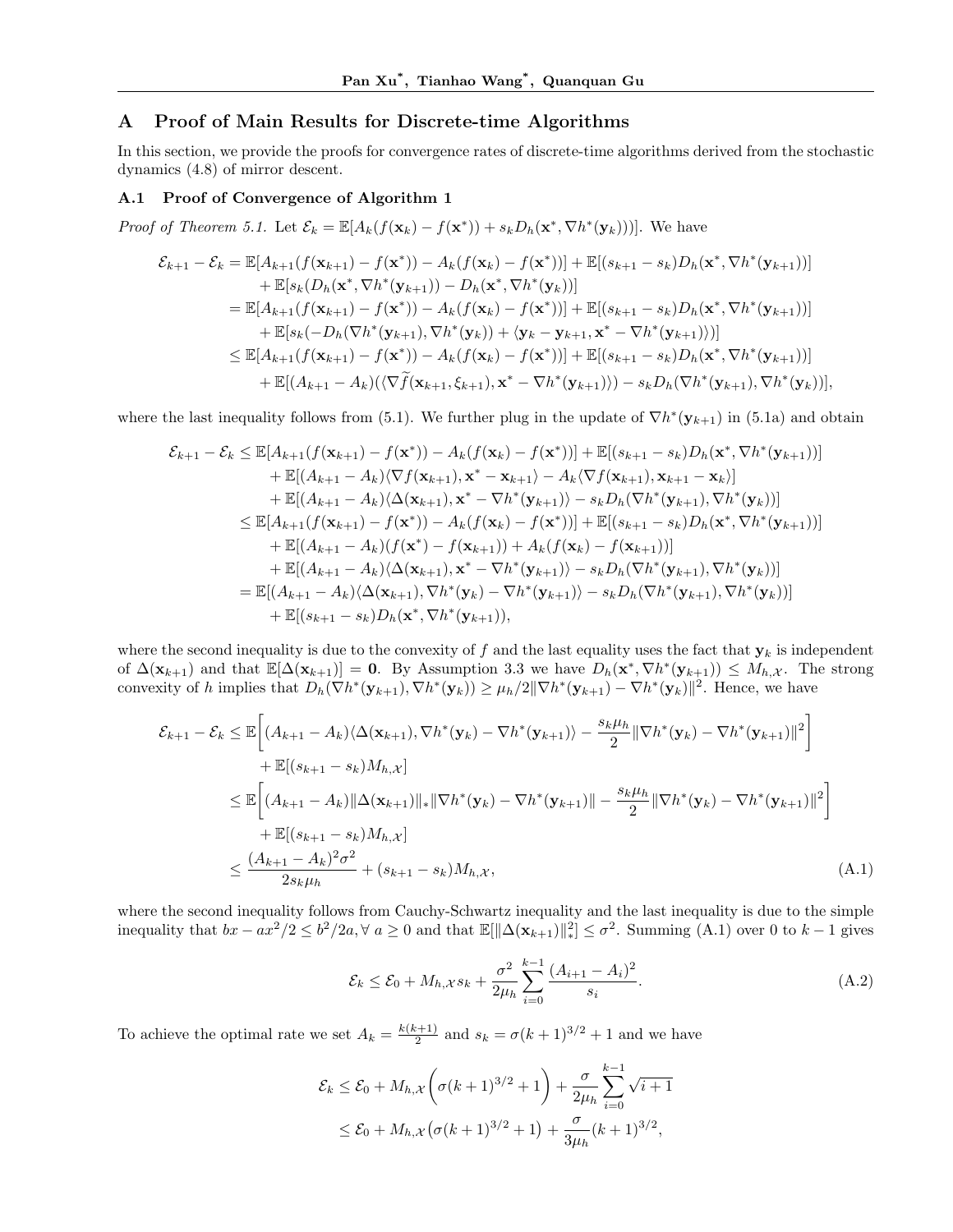where the second inequality follows from Lemma B.1. Plug in the definition of  $\mathcal{E}_k$  and we have

$$
\mathbb{E}[f(\mathbf{x}_k) - f(\mathbf{x}^*)] \le \frac{2(\mathcal{E}_0 + M_{h,\mathcal{X}})}{k(k+1)} + \left(M_{h,\mathcal{X}}\sigma + \frac{\sigma}{3\mu_h}\right)\frac{\sqrt{k+1}}{k}.
$$

## A.2 Proof of Convergence of Algorithm 2

We first lay down the following technical lemma about the gradient bound of f in  $\mathcal{X}$ . Lemma A.1. Under Assumptions 3.1, 3.2 and 3.3, we have

$$
\|\nabla f(\mathbf{x})\|_{*} \leq \frac{L_f \sqrt{2M_{h,\mathcal{X}}}}{\sqrt{\mu_h}} + \|\nabla f(\mathbf{x}^*)\|_{*}.
$$

Proof of Theorem 5.4. Let  $\mathcal{E}_k = \mathbb{E}[A_k(f(\mathbf{x}_k) - f(\mathbf{x}^*)) + s_k D_h(\mathbf{x}^*, \nabla h^*(\mathbf{y}_k))]$ . Note that by three point identity we have

$$
D_h(\mathbf{x}^*, \nabla h^*(\mathbf{y}_{k+1})) - D_h(\mathbf{x}^*, \nabla h^*(\mathbf{y}_k)) - D_h(\nabla h^*(\mathbf{y}_k), \nabla h^*(\mathbf{y}_{k+1})) = \langle \mathbf{y}_k - \mathbf{y}_{k+1}, \mathbf{x}^* - \nabla h^*(\mathbf{y}_k) \rangle.
$$

Therefore we have

.

$$
\mathcal{E}_{k+1} - \mathcal{E}_{k} = \mathbb{E}[A_{k+1}(f(\mathbf{x}_{k+1}) - f(\mathbf{x}^{*})) - A_{k}(f(\mathbf{x}_{k}) - f(\mathbf{x}^{*}))] + \mathbb{E}[(s_{k+1} - s_{k})D_{h}(\mathbf{x}^{*}, \nabla h^{*}(\mathbf{y}_{k+1}))]
$$
  
+  $s_{k}\mathbb{E}[D_{h}(\mathbf{x}^{*}, \nabla h^{*}(\mathbf{y}_{k+1})) - D_{h}(\mathbf{x}^{*}, \nabla h^{*}(\mathbf{y}_{k}))]$   
=  $\mathbb{E}[A_{k+1}(f(\mathbf{x}_{k+1}) - f(\mathbf{x}^{*})) - A_{k}(f(\mathbf{x}_{k}) - f(\mathbf{x}^{*}))] + \mathbb{E}[(s_{k+1} - s_{k})D_{h}(\mathbf{x}^{*}, \nabla h^{*}(\mathbf{y}_{k+1}))]$   
+  $s_{k}\mathbb{E}[D_{h}(\nabla h^{*}(\mathbf{y}_{k}), \nabla h^{*}(\mathbf{y}_{k+1})) + \langle \mathbf{y}_{k} - \mathbf{y}_{k+1}, \mathbf{x}^{*} - \nabla h^{*}(\mathbf{y}_{k}) \rangle]$   
 $\leq \mathbb{E}[A_{k+1}(f(\mathbf{x}_{k+1}) - f(\mathbf{x}^{*})) - A_{k}(f(\mathbf{x}_{k}) - f(\mathbf{x}^{*}))] + \mathbb{E}[(s_{k+1} - s_{k})D_{h}(\mathbf{x}^{*}, \nabla h^{*}(\mathbf{y}_{k+1}))]$   
+  $\mathbb{E}[(A_{k+1} - A_{k})(\langle \nabla \tilde{f}(\mathbf{x}_{k+1}, \xi_{k+1}), \mathbf{x}^{*} - \nabla h^{*}(\mathbf{y}_{k}) \rangle) + s_{k}D_{h}(\nabla h^{*}(\mathbf{y}_{k}), \nabla h^{*}(\mathbf{y}_{k+1}))],$ 

where the last inequality follows from (5.3b). We further plug in the update of  $\nabla h^*(y_k)$  in (5.3a) and obtain

$$
\mathcal{E}_{k+1} - \mathcal{E}_{k} \leq \mathbb{E}[A_{k+1}(f(\mathbf{x}_{k+1}) - f(\mathbf{x}^{*})) - A_{k}(f(\mathbf{x}_{k}) - f(\mathbf{x}^{*}))] + \mathbb{E}[(s_{k+1} - s_{k})D_{h}(\mathbf{x}^{*}, \nabla h^{*}(\mathbf{y}_{k+1}))]
$$
  
+  $\mathbb{E}[(A_{k+1} - A_{k})\langle \nabla f(\mathbf{x}_{k+1}), \mathbf{x}^{*} - \mathbf{x}_{k+1} \rangle - A_{k}\langle \nabla f(\mathbf{x}_{k+1}), \mathbf{x}_{k+1} - \mathbf{x}_{k})]$   
+  $\mathbb{E}[(A_{k+1} - A_{k})\langle \Delta(\mathbf{x}_{k+1}), \mathbf{x}^{*} - \nabla h^{*}(\mathbf{y}_{k}) \rangle + s_{k}D_{h}(\nabla h^{*}(\mathbf{y}_{k}), \nabla h^{*}(\mathbf{y}_{k+1}))]$   
 $\leq \mathbb{E}[A_{k+1}(f(\mathbf{x}_{k+1}) - f(\mathbf{x}^{*})) - A_{k}(f(\mathbf{x}_{k}) - f(\mathbf{x}^{*}))] + \mathbb{E}[(s_{k+1} - s_{k})D_{h}(\mathbf{x}^{*}, \nabla h^{*}(\mathbf{y}_{k+1}))]$   
+  $\mathbb{E}[(A_{k+1} - A_{k})(f(\mathbf{x}^{*}) - f(\mathbf{x}_{k+1})) + A_{k}(f(\mathbf{x}_{k}) - f(\mathbf{x}_{k+1}))]$   
+  $\mathbb{E}[(A_{k+1} - A_{k})\langle \Delta(\mathbf{x}_{k+1}), \mathbf{x}^{*} - \nabla h^{*}(\mathbf{y}_{k}) \rangle + s_{k}D_{h}(\nabla h^{*}(\mathbf{y}_{k}), \nabla h^{*}(\mathbf{y}_{k+1}))]$   
=  $\mathbb{E}[(s_{k+1} - s_{k})D_{h}(\mathbf{x}^{*}, \nabla h^{*}(\mathbf{y}_{k+1})) + s_{k}D_{h}(\nabla h^{*}(\mathbf{y}_{k}), \nabla h^{*}(\mathbf{y}_{k+1}))],$  (A.3)

where the second inequality is due to the convexity of f and the last equality uses the fact that  $y_k$  is independent of  $\Delta(\mathbf{x}_{k+1})$  and that  $\mathbb{E}[\Delta(\mathbf{x}_{k+1})] = 0$ . By Assumption 3.3 we have  $D_h(\mathbf{x}^*, \nabla h^*(\mathbf{y}_{k+1})) \leq M_{h,\mathcal{X}}$ . Then by smoothness of  $h^*$ , we have

$$
D_h(\nabla h^*(\mathbf{y}_k), \nabla h^*(\mathbf{y}_{k+1})) = D_{h^*}(\mathbf{y}_{k+1}, \mathbf{y}_k)
$$
  
\n
$$
\leq \frac{1}{2\mu_h} ||\mathbf{y}_{k+1} - \mathbf{y}_k||_*^2
$$
  
\n
$$
\leq \frac{8L_f^2 M_{h, \mathcal{X}} + 2\mu_h \sigma^2 + 4||\nabla f(\mathbf{x}^*)||_*^2}{\mu_h} \frac{(A_{k+1} - A_k)^2}{2\mu_h s_k^2},
$$
\n(A.4)

where the last inequality is due to  $(5.3b)$  and Lemma A.1. Submit  $(A.4)$  back into  $(A.3)$  and we get the following bound

$$
\mathcal{E}_{k+1} - \mathcal{E}_k \le \mathbb{E}\bigg[M_{h,\mathcal{X}}(s_{k+1} - s_k) + \frac{4L_f^2 M_{h,\mathcal{X}} + \mu_h \sigma^2 + 2\|\nabla f(\mathbf{x}^*)\|_{*}^2}{\mu_h^2} \frac{(A_{k+1} - A_k)^2}{s_k}\bigg] \tag{A.5}
$$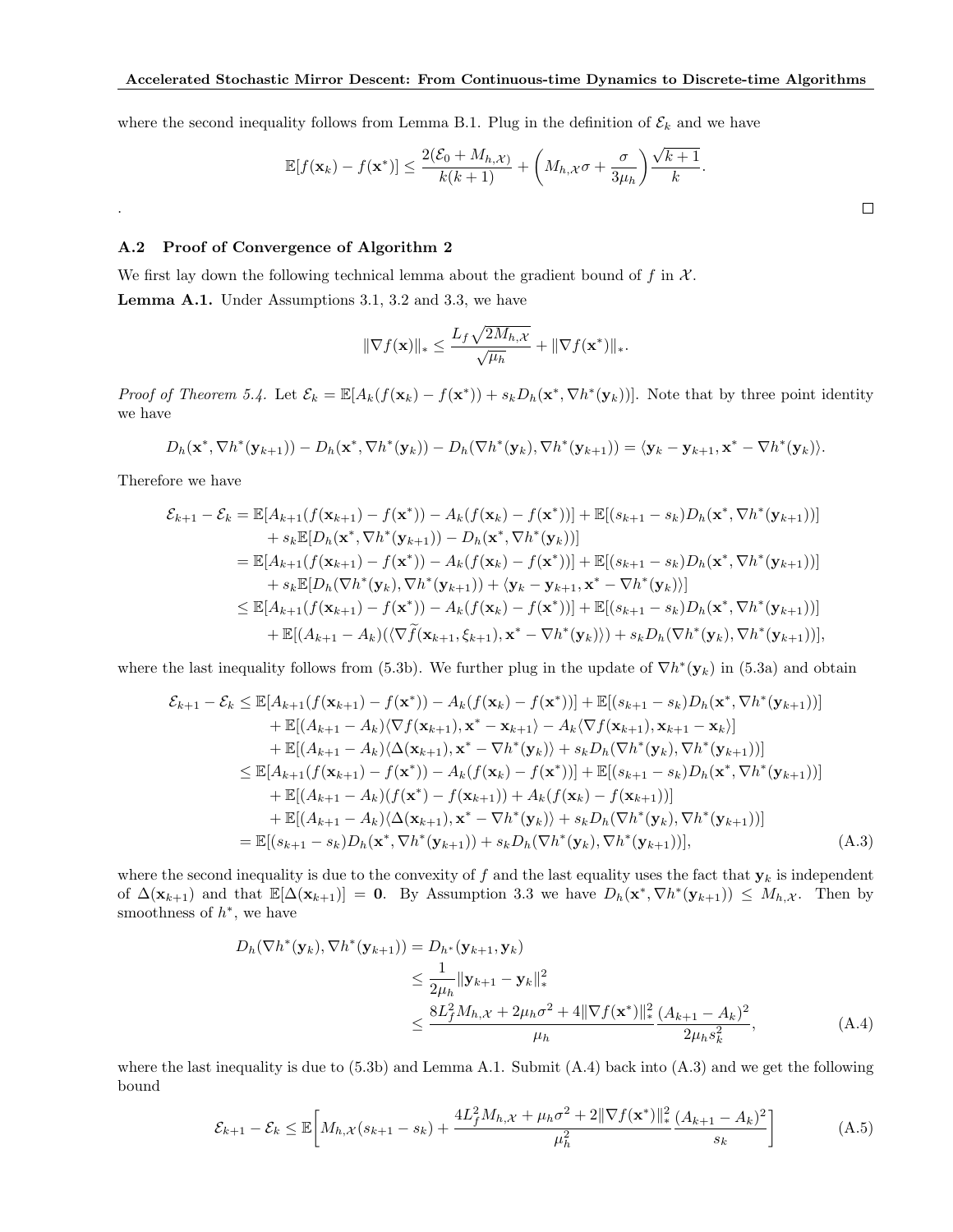Therefore, by summing  $(A.5)$  over 0 to  $k-1$ , we have

$$
\mathcal{E}_k \leq \mathcal{E}_0 + M_{h,\mathcal{X}} s_k + \frac{4L_f^2 M_{h,\mathcal{X}} + \mu_h \sigma^2 + 2\|\nabla f(\mathbf{x}^*)\|^2_{*}}{\mu_h^2} \sum_{j=0}^{k-1} \frac{(A_{j+1} - A_j)^2}{s_j}.
$$

If we choose  $A_j = j(j+1)/2$  and  $s_j = j^{3/2}$ , then we have

$$
\mathcal{E}_k \le \mathcal{E}_0 + M_{h,\mathcal{X}} k^{3/2} + \frac{4L_f^2 M_{h,\mathcal{X}} + \sigma^2 \mu_h + 2\|\nabla f(\mathbf{x}^*)\|_{*}^2}{\mu_h^2} \sum_{j=0}^{k-1} \sqrt{j}
$$
  

$$
\le \mathcal{E}_0 + M_{h,\mathcal{X}} k^{3/2} + \frac{4L_f^2 M_{h,\mathcal{X}} + \sigma^2 \mu_h + 2\|\nabla f(\mathbf{x}^*)\|_{*}^2}{\mu_h^2} k^{3/2},
$$

where the last inequality is due to Lemma B.1. By the definition of  $\mathcal{E}_k$  and that  $D_h(\cdot, \cdot) \geq 0$ , we have  $\mathbb{E}[f(\mathbf{x}_k)$  $f(\mathbf{x}^*)$   $\leq \mathcal{E}_k/A_k$ . Finally, the convergence rate of Algorithm 2 is

$$
\mathbb{E}[f(\mathbf{x}_k) - f(\mathbf{x}^*)] \le \frac{2\mathcal{E}_0}{k(k+1)} + \frac{2((4L_f^2 + \mu_h^2)M_{h,\mathcal{X}} + \sigma^2\mu_h + 2\|\nabla f(\mathbf{x}^*)\|_{*}^2)\sqrt{k}}{\mu_h^2(k+1)} = O\bigg(\frac{1}{k^2} + \frac{1}{\sqrt{k}}\bigg).
$$

 $\Box$ 

#### A.3 Proof of Convergence of Algorithm 3

Proof of Theorem 5.6. Consider the Lyapunov function  $\mathcal{E}_k = \mathbb{E}[A_k(f(\mathbf{x}_k) - f(\mathbf{x}^*)) + s_k D_h(\mathbf{x}^*, \nabla h^*(\mathbf{y}_{k+1}))].$ 

$$
\mathcal{E}_{k+1} - \mathcal{E}_{k} = \mathbb{E}[A_{k+1}f(\mathbf{x}_{k+1}) - A_{k}f(\mathbf{x}_{k}) - (A_{k+1} - A_{k})f(\mathbf{x}^{*})] \n+ \mathbb{E}[s_{k}(D_{h}(\mathbf{x}^{*}, \nabla h^{*}(\mathbf{y}_{k+1})) - D_{h}(\mathbf{x}^{*}, \nabla h^{*}(\mathbf{y}_{k}))) + (s_{k+1} - s_{k})D_{h}(\mathbf{x}^{*}, \nabla h^{*}(\mathbf{y}_{k+1}))] \n= \mathbb{E}[A_{k+1}(f(\mathbf{x}_{k+1}) - f(\mathbf{z}_{k+1})) + A_{k}(f(\mathbf{z}_{k+1}) - f(\mathbf{x}_{k})) + (A_{k+1} - A_{k})(f(\mathbf{z}_{k+1}) - f(\mathbf{x}^{*}))] \n+ \mathbb{E}[s_{k}(D_{h}(\mathbf{x}^{*}, \nabla h^{*}(\mathbf{y}_{k+1})) - D_{h}(\mathbf{x}^{*}, \nabla h^{*}(\mathbf{y}_{k}))) + (s_{k+1} - s_{k})D_{h}(\mathbf{x}^{*}, \nabla h^{*}(\mathbf{y}_{k+1}))] \n\leq \mathbb{E}[A_{k+1}(f(\mathbf{x}_{k+1}) - f(\mathbf{z}_{k+1})) + A_{k}(\nabla f(\mathbf{z}_{k+1}), \mathbf{z}_{k+1} - \mathbf{x}_{k}) + (s_{k+1} - s_{k})M_{h}x] \n+ \mathbb{E}[s_{k}(D_{h}(\mathbf{x}^{*}, \nabla h^{*}(\mathbf{y}_{k+1})) - D_{h}(\mathbf{x}^{*}, \nabla h^{*}(\mathbf{y}_{k}))) + (A_{k+1} - A_{k})(\nabla f(\mathbf{z}_{k+1}), \mathbf{z}_{k+1} - \mathbf{x}^{*})] \n\leq \mathbb{E}[A_{k+1}(f(\mathbf{x}_{k+1}) - f(\mathbf{z}_{k+1})) + (A_{k+1} - A_{k})(\nabla f(\mathbf{z}_{k+1}), \nabla h^{*}(\mathbf{y}_{k}) - \mathbf{x}^{*})] \n+ \mathbb{E}[s_{k}(D_{h}(\mathbf{x}^{*},
$$

where the first inequality follows from the convexity of  $f$  and Assumption 3.3, and the second inequality is due to (5.4a). We next bound the term  $(A_{k+1} - A_k)\langle \nabla f(\mathbf{z}_{k+1}), \nabla h^*(\mathbf{y}_k) - \mathbf{x}^* \rangle$ .

$$
(A_{k+1} - A_k)\langle \nabla f(\mathbf{z}_{k+1}), \nabla h^*(\mathbf{y}_k) - \mathbf{x}^* \rangle
$$
  
\n=  $(A_{k+1} - A_k)\langle \nabla f(\mathbf{z}_{k+1}), \nabla h^*(\mathbf{y}_k) - \nabla h^*(\mathbf{y}_{k+1}) \rangle + (A_{k+1} - A_k)\langle \nabla \tilde{f}(\mathbf{z}_{k+1}, \xi_{k+1}), \nabla h^*(\mathbf{y}_{k+1}) - \mathbf{x}^* \rangle$   
\n $- (A_{k+1} - A_k)\langle \Delta(\mathbf{z}_{k+1}), \nabla h^*(\mathbf{y}_{k+1}) - \mathbf{x}^* \rangle$   
\n=  $(A_{k+1} - A_k)\langle \nabla f(\mathbf{z}_{k+1}), \nabla h^*(\mathbf{y}_k) - \nabla h^*(\mathbf{y}_{k+1}) \rangle - s_k \langle \mathbf{y}_{k+1} - \mathbf{y}_k, \nabla h^*(\mathbf{y}_{k+1}) - \mathbf{x}^* \rangle$   
\n $- (A_{k+1} - A_k)\langle \Delta(\mathbf{z}_{k+1}), \nabla h^*(\mathbf{y}_{k+1}) - \mathbf{x}^* \rangle$   
\n=  $(A_{k+1} - A_k)\langle \nabla f(\mathbf{z}_{k+1}), \nabla h^*(\mathbf{y}_k) - \nabla h^*(\mathbf{y}_{k+1}) \rangle - s_k D_h(\nabla h^*(\mathbf{y}_{k+1}), \nabla h^*(\mathbf{y}_k))$   
\n $+ s_k(D_h(\mathbf{x}^*, \nabla h^*(\mathbf{y}_k)) - D_h(\mathbf{x}^*, \nabla h^*(\mathbf{y}_{k+1})) - (A_{k+1} - A_k)\langle \Delta(\mathbf{z}_{k+1}), \nabla h^*(\mathbf{y}_{k+1}) - \mathbf{x}^* \rangle$   
\n $\leq (A_{k+1} - A_k)\langle \nabla \tilde{f}(\mathbf{z}_{k+1}, \xi_{k+1}), \nabla h^*(\mathbf{y}_k) - \nabla h^*(\mathbf{y}_{k+1}) \rangle - \frac{\mu_h s_k}{2} \|\nabla h^*(\math$ 

where the second equality is due to (5.4b), the third equality follows from three point identity, and the inequality follows from Assumption 3.2. Then we denote

$$
\mathbf{w} = \frac{A_{k+1} - A_k}{A_{k+1}} \nabla h^*(\mathbf{y}_{k+1}) + \frac{A_k}{A_{k+1}} \mathbf{x}_k,
$$
\n(A.8)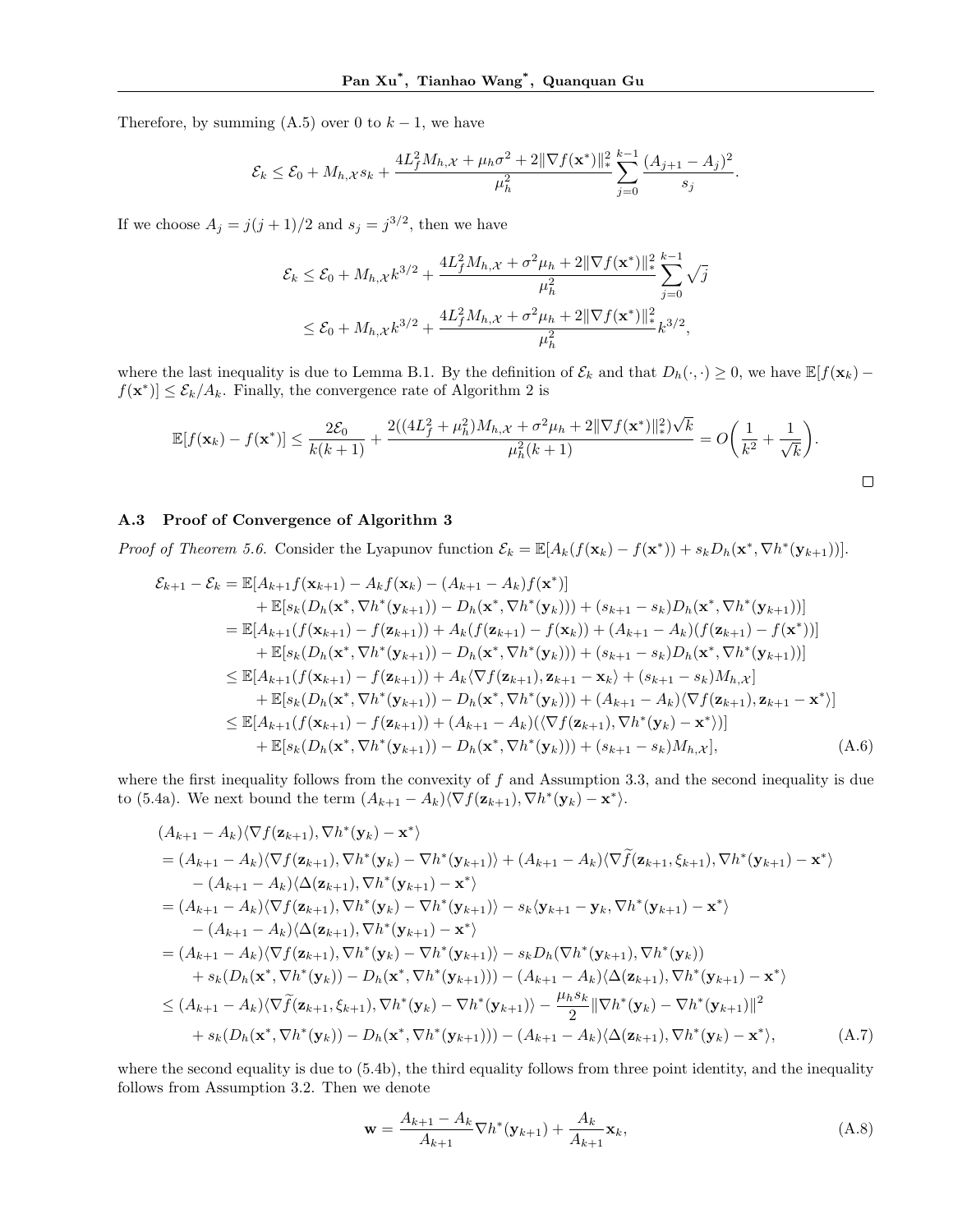and obviously  $\mathbf{w} \in \mathcal{X}$ . Comparing this definition with (5.4a), we have  $\mathbf{z}_{k+1} - \mathbf{w} = (A_{k+1} - A_k)/A_{k+1}(\nabla h^*(\mathbf{y}_k) - A_k)$  $\nabla h^*(\mathbf{y}_{k+1})$ , which implies

$$
(A_{k+1} - A_k)\langle \nabla f(\mathbf{z}_{k+1}), \nabla h^*(\mathbf{y}_k) - \mathbf{x}^*\rangle
$$
  
\n
$$
\leq A_{k+1}\langle \nabla \tilde{f}(\mathbf{z}_{k+1}, \xi_{k+1}), \mathbf{z}_{k+1} - \mathbf{w}\rangle - \frac{\mu_h s_k A_{k+1}^2}{2(A_{k+1} - A_k)^2} ||\mathbf{z}_{k+1} - \mathbf{w}||^2
$$
  
\n
$$
+ s_k(D_h(\mathbf{x}^*, \nabla h^*(\mathbf{y}_k))) - D_h(\mathbf{x}^*, \nabla h^*(\mathbf{y}_{k+1}))) - (A_{k+1} - A_k)\langle \Delta(\mathbf{z}_{k+1}), \nabla h^*(\mathbf{y}_k) - \mathbf{x}^*\rangle
$$
  
\n
$$
\leq A_{k+1}\langle \nabla \tilde{f}(\mathbf{z}_{k+1}, \xi_{k+1}), \mathbf{z}_{k+1} - \mathbf{w}\rangle - \frac{\mu_h s_k A_{k+1}^2}{(A_{k+1} - A_k)^2} D_h(\mathbf{z}_{k+1}, \mathbf{w})
$$
  
\n
$$
+ s_k(D_h(\mathbf{x}^*, \nabla h^*(\mathbf{y}_k))) - D_h(\mathbf{x}^*, \nabla h^*(\mathbf{y}_{k+1}))) - (A_{k+1} - A_k)\langle \Delta(\mathbf{z}_{k+1}), \nabla h^*(\mathbf{y}_k) - \mathbf{x}^*\rangle
$$
  
\n
$$
\leq A_{k+1}\langle \nabla \tilde{f}(\mathbf{z}_{k+1}, \xi_{k+1}), \mathbf{z}_{k+1} - \mathbf{x}_{k+1}\rangle - \frac{\mu_h^2 s_k A_{k+1}^2}{2(A_{k+1} - A_k)^2} ||\mathbf{z}_{k+1} - \mathbf{x}_{k+1}||^2
$$
  
\n
$$
+ s_k(D_h(\mathbf{x}^*, \nabla h^*(\mathbf{y}_k))) - D_h(\mathbf{x}^*, \nabla h^*(\mathbf{y}_{k+1}))) - (A_{k+1} - A_k)\langle \Delta(\mathbf{z}_{k+1}), \nabla h^*(\mathbf{y}_k) - \mathbf{x}^*\rangle
$$
  
\

where the second inequality is due to the quadratic growth of  $D_h(\cdot, \cdot)$ , the third inequality is due to optimal condition of (5.4c) and Assumption 3.2. Here we choose  $M_k$  to be  $M_k = L_f (A_{k+1} - A_k)^2 / (\mu_h^2 s_k A_{k+1})$ . Furthermore, we choose  $A_k = \mu_h^2 k(k+1)/(4L_f)$  and thus

$$
(A_{k+1} - A_k)\langle \nabla f(\mathbf{z}_{k+1}), \nabla h^*(\mathbf{y}_k) - \mathbf{x}^* \rangle
$$
  
\n
$$
\leq A_{k+1}(f(\mathbf{z}_{k+1}) - f(\mathbf{x}_{k+1})) + \frac{A_{k+1}}{2} \left( L_f - \frac{L_f(k+2)}{k+1} \right) ||\mathbf{z}_{k+1} - \mathbf{x}_{k+1}||^2 - \frac{\mu_h^2(s_k - 1)A_{k+1}^2}{2(A_{k+1} - A_k)^2} ||\mathbf{z}_{k+1} - \mathbf{x}_{k+1}||^2
$$
  
\n
$$
+ s_k(D_h(\mathbf{x}^*, \nabla h^*(\mathbf{y}_k)) - D_h(\mathbf{x}^*, \nabla h^*(\mathbf{y}_{k+1}))) - (A_{k+1} - A_k)\langle \Delta(\mathbf{z}_{k+1}), \nabla h^*(\mathbf{y}_k) - \mathbf{x}^* \rangle
$$
  
\n
$$
+ A_{k+1}\langle \Delta(\mathbf{z}_{k+1}), \mathbf{z}_{k+1} - \mathbf{x}_{k+1} \rangle
$$
  
\n
$$
\leq A_{k+1}(f(\mathbf{z}_{k+1}) - f(\mathbf{x}_{k+1})) + s_k(D_h(\mathbf{x}^*, \nabla h^*(\mathbf{y}_k)) - D_h(\mathbf{x}^*, \nabla h^*(\mathbf{y}_{k+1}))) - (A_{k+1} - A_k)\langle \Delta(\mathbf{z}_{k+1}), \nabla h^*(\mathbf{y}_k) - \mathbf{x}^* \rangle
$$
  
\n
$$
+ A_{k+1}\langle \Delta(\mathbf{z}_{k+1}), \mathbf{z}_{k+1} - \mathbf{x}_{k+1} \rangle - \frac{\mu_h^2(s_k - 1)A_{k+1}^2}{2(A_{k+1} - A_k)^2} ||\mathbf{z}_{k+1} - \mathbf{x}_{k+1}||^2.
$$

Take the expectation and note that  $\mathbf{x}^*, \nabla h^*(\mathbf{y}_k)$  are independent of  $\Delta(\mathbf{z}_{k+1})$  and  $\mathbb{E}[\Delta(\mathbf{z}_{k+1})] = \mathbf{0}$ . We obtain

$$
\mathbb{E}[(A_{k+1} - A_k)\langle \nabla f(\mathbf{z}_{k+1}), \nabla h^*(\mathbf{y}_k) - \mathbf{x}^*\rangle] \n\leq \mathbb{E}[A_{k+1}(f(\mathbf{z}_{k+1}) - f(\mathbf{x}_{k+1})) + s_k(D_h(\mathbf{x}^*, \nabla h^*(\mathbf{y}_k)) - D_h(\mathbf{x}^*, \nabla h^*(\mathbf{y}_{k+1})))] \n+ \mathbb{E}\bigg[A_{k+1}\langle \Delta(\mathbf{z}_{k+1}), \mathbf{z}_{k+1} - \mathbf{x}_{k+1}\rangle - \frac{\mu_h^2(s_k - 1)A_{k+1}^2}{2(A_{k+1} - A_k)^2} ||\mathbf{z}_{k+1} - \mathbf{x}_{k+1}||^2\bigg] \n\leq \mathbb{E}[A_{k+1}(f(\mathbf{z}_{k+1}) - f(\mathbf{x}_{k+1})) + s_k(D_h(\mathbf{x}^*, \nabla h^*(\mathbf{y}_k)) - D_h(\mathbf{x}^*, \nabla h^*(\mathbf{y}_{k+1})))] \n+ \mathbb{E}\bigg[A_{k+1}||\Delta(\mathbf{z}_{k+1})||_* \cdot ||\mathbf{z}_{k+1} - \mathbf{x}_{k+1}|| - \frac{\mu_h^2(s_k - 1)A_{k+1}^2}{2(A_{k+1} - A_k)^2} ||\mathbf{z}_{k+1} - \mathbf{x}_{k+1}||^2\bigg],
$$
\n(A.9)

where the last inequality comes from Cauchy-Schwartz inequality. Assume that  $s_k > 1$ , submitting (A.9) back into (A.6) yields

$$
\mathcal{E}_{k+1} - \mathcal{E}_k \le \mathbb{E}\bigg[A_{k+1}\|\Delta(\mathbf{z}_{k+1})\|_* \cdot \|\mathbf{z}_{k+1} - \mathbf{x}_{k+1}\| - \frac{\mu_h^2(s_k - 1)A_{k+1}^2}{2(A_{k+1} - A_k)^2}\|\mathbf{z}_{k+1} - \mathbf{x}_{k+1}\|^2\bigg] + \mathbb{E}[(s_{k+1} - s_k)M_{h,\mathcal{X}}] \le \frac{(A_{k+1} - A_k)^2 \sigma^2}{2\mu_h^2(s_k - 1)} + (s_{k+1} - s_k)M_{h,\mathcal{X}},
$$